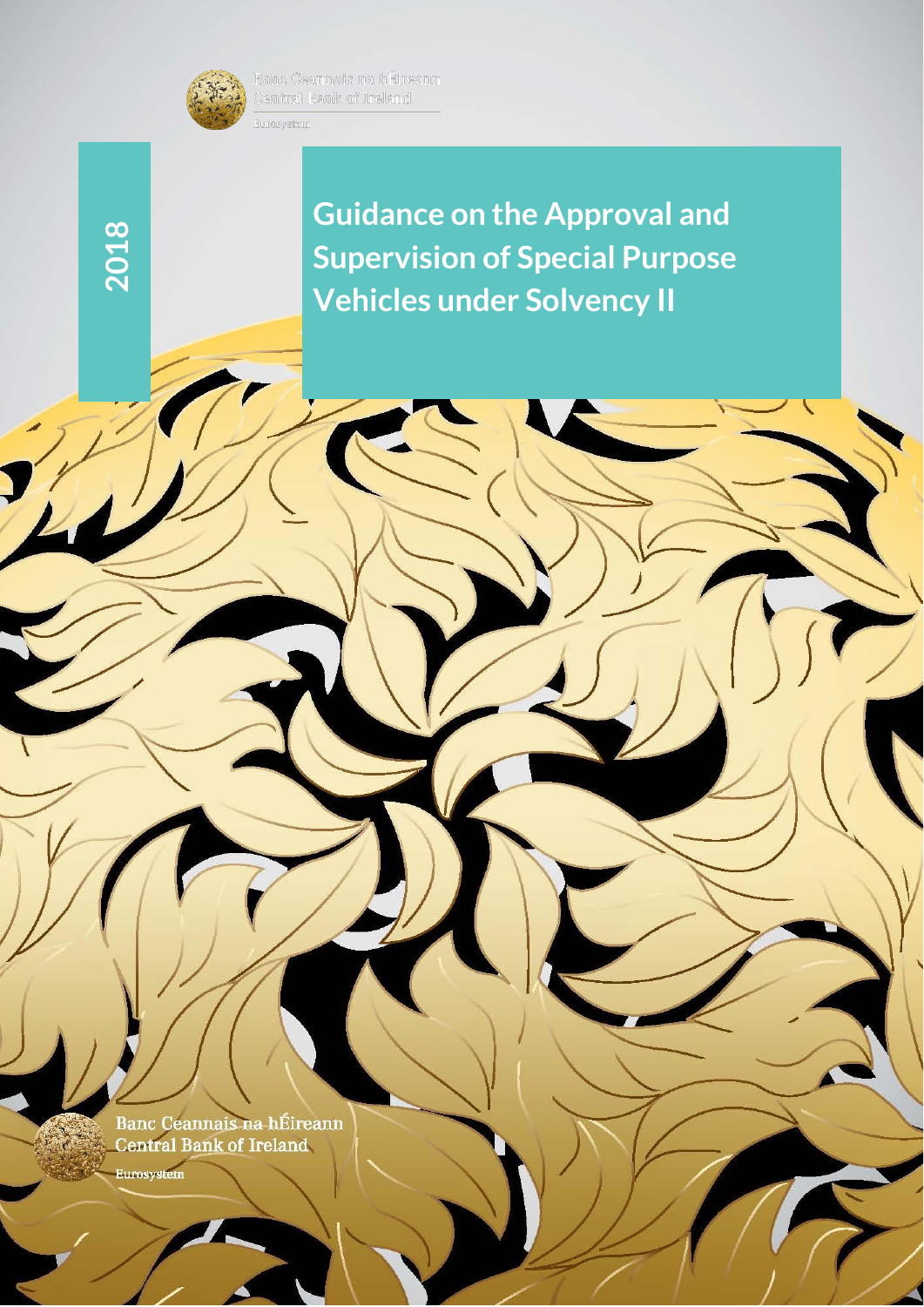# **Contents**

| 2.1 General expectations of the Central Bank in relation to SII SPVs 5 |  |
|------------------------------------------------------------------------|--|
| 2.2 Requirement for SII SPVs to seek the prior approval of the Central |  |
|                                                                        |  |
|                                                                        |  |
|                                                                        |  |
|                                                                        |  |
|                                                                        |  |
|                                                                        |  |
| Annex I - Checklists for applications for approval of SII SPVs  16     |  |
| Annex II - Annual Directors Certificate for SII SPVs 33                |  |
|                                                                        |  |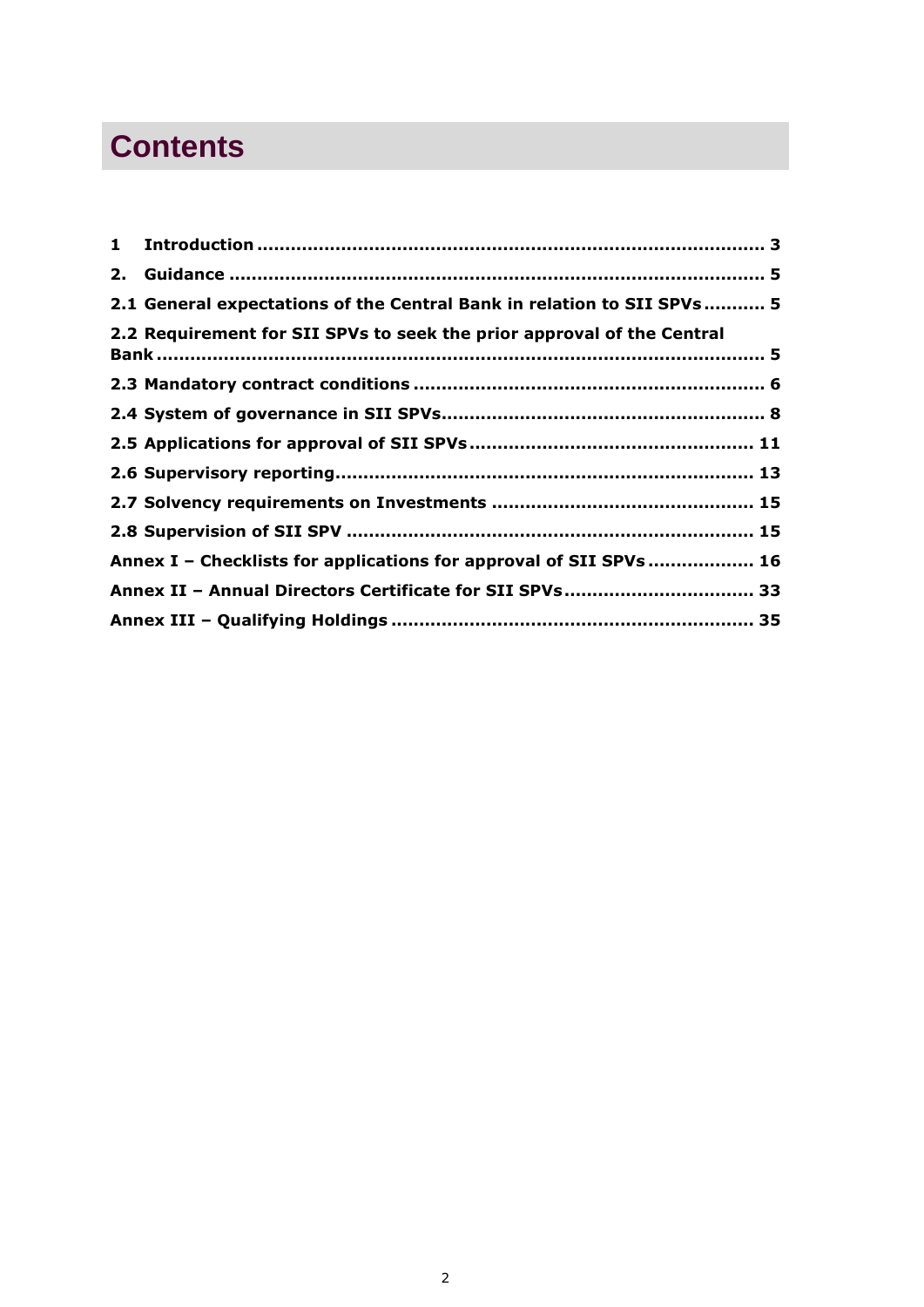# <span id="page-2-0"></span>**1 Introduction**

### **1.1 Background**

- 1.1.1 The European Union (Insurance and Reinsurance) Regulations  $2015<sup>1</sup>$ (the "2015 Regulations") transpose Directive 2009/138/EC (the "Solvency II Directive")<sup>2</sup> into Irish law. The 2015 Regulations came into effect on 1 January 2016.
- 1.1.2 Commission Delegated Regulation (EU) 2015/35 (the "Commission Delegated Regulation") <sup>3</sup> and Commission Implementing Regulation (EU) 2015/462 (the "Commission Implementing Regulation") <sup>4</sup> set out specific rules for special purpose vehicles ("SPVs") related to, inter alia, authorisation, system of governance, supervisory reporting and solvency requirements.
- 1.1.3 This Guidance on the approval and supervision of SPVs ("Guidance") relates to those SPVs, both single and multi-arrangement SPVs, that: (i) satisfy each of the criteria as outlined in the definition of SPV as set out in Regulation 3 of the 2015 Regulations (ii) meet the conditions for authorisation set out in Article 318 of the Commission Delegated Regulation.

# **1.2 Objective**

1.2.1 This Guidance aims to provide guidance on the approval and supervision of SII SPVs in the State. It is intended to assist SII SPVs by providing further details of the expectations of the Central Bank in respect of their compliance with the requirements of the 2015 Regulations, the Commission Delegated Regulation and the Commission Implementing Regulation. The Guidance does not purport to address every aspect of these requirements and it may be updated periodically if considered appropriate.

<sup>1</sup> <sup>1</sup> S.I. No. 485 of 2015.

<sup>2</sup> Directive 2009/138/EC of the European Council and of the Parliament of 25 November 2009.

<sup>&</sup>lt;sup>3</sup> Commission Delegated Regulation (EU) 2015/35 of 10 October 2014 supplementing Directive 2009/138/EC of the European Parliament and of the Council on the taking up and pursuit of the business of Insurance and Reinsurance (Solvency II).

<sup>4</sup>Commission Implementing Regulation (EU) 2015/462 of 19 March 2015 laying down implementing technical standards with regard to the procedures for supervisory approval to establish special purpose vehicles, for the cooperation and exchange of information between supervisory authorities regarding special purpose vehicles as well as to set out formats and templates for information to be reported by special purpose vehicles in accordance with Directive 2009/138/EC of the European Parliament and of the Council text with EEA relevance.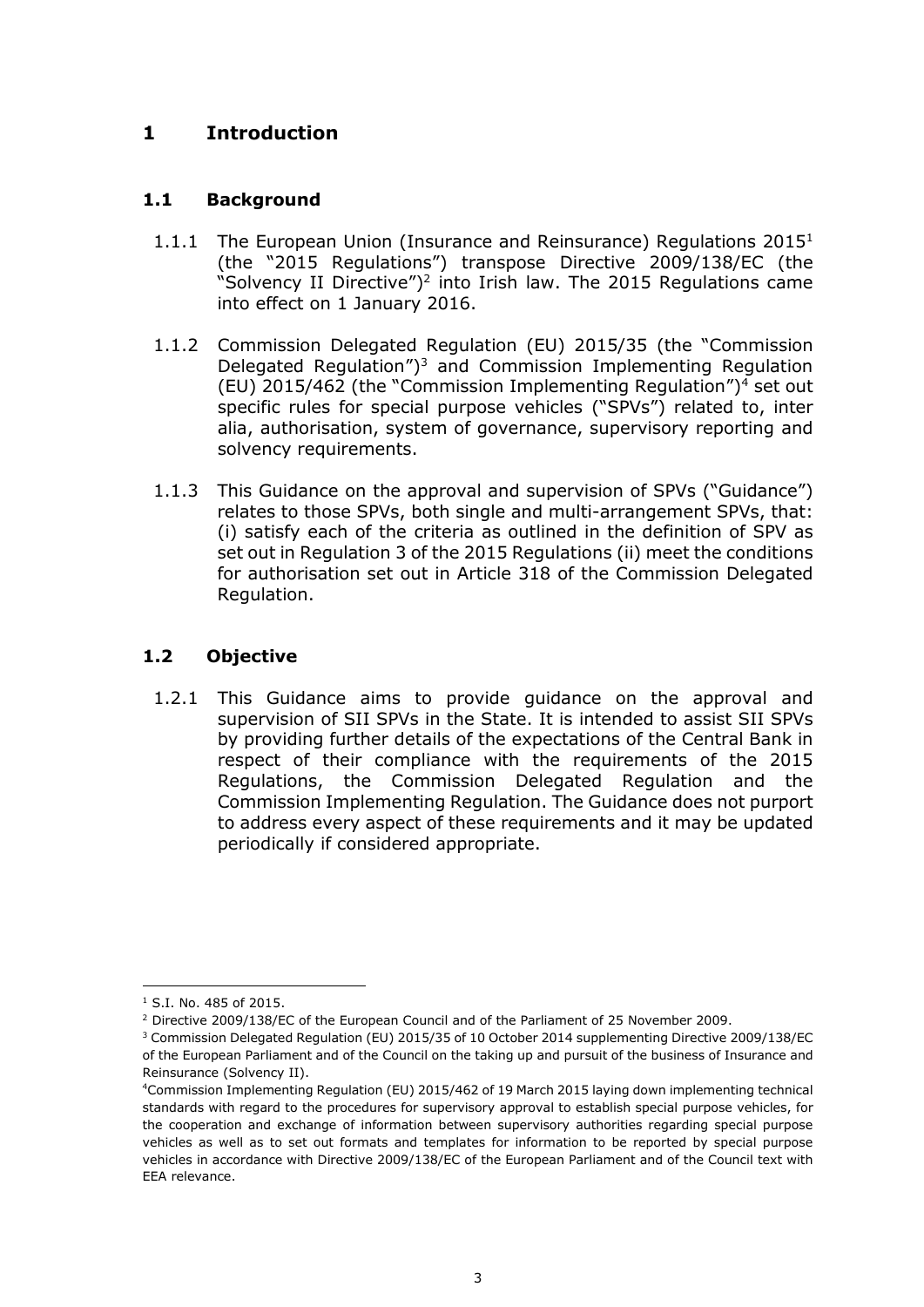## **1.3 Applicability**

- 1.3.1 This Guidance applies to SII SPVs as defined under section 1.1.3 above.
- 1.3.2 This Guidance is to be read in conjunction with the relevant Solvency II requirements specified in the 2015 Regulations, the Commission Delegated Regulation and the Commission Implementing Regulation.
- 1.3.3 If there is a conflict between the 2015 Regulations, the Commission Delegated Regulation or the Commission Implementing Regulation and this Guidance, the 2015 Regulations, the Commission Delegated Regulation or the Commission Implementing Regulation (as applicable) shall apply.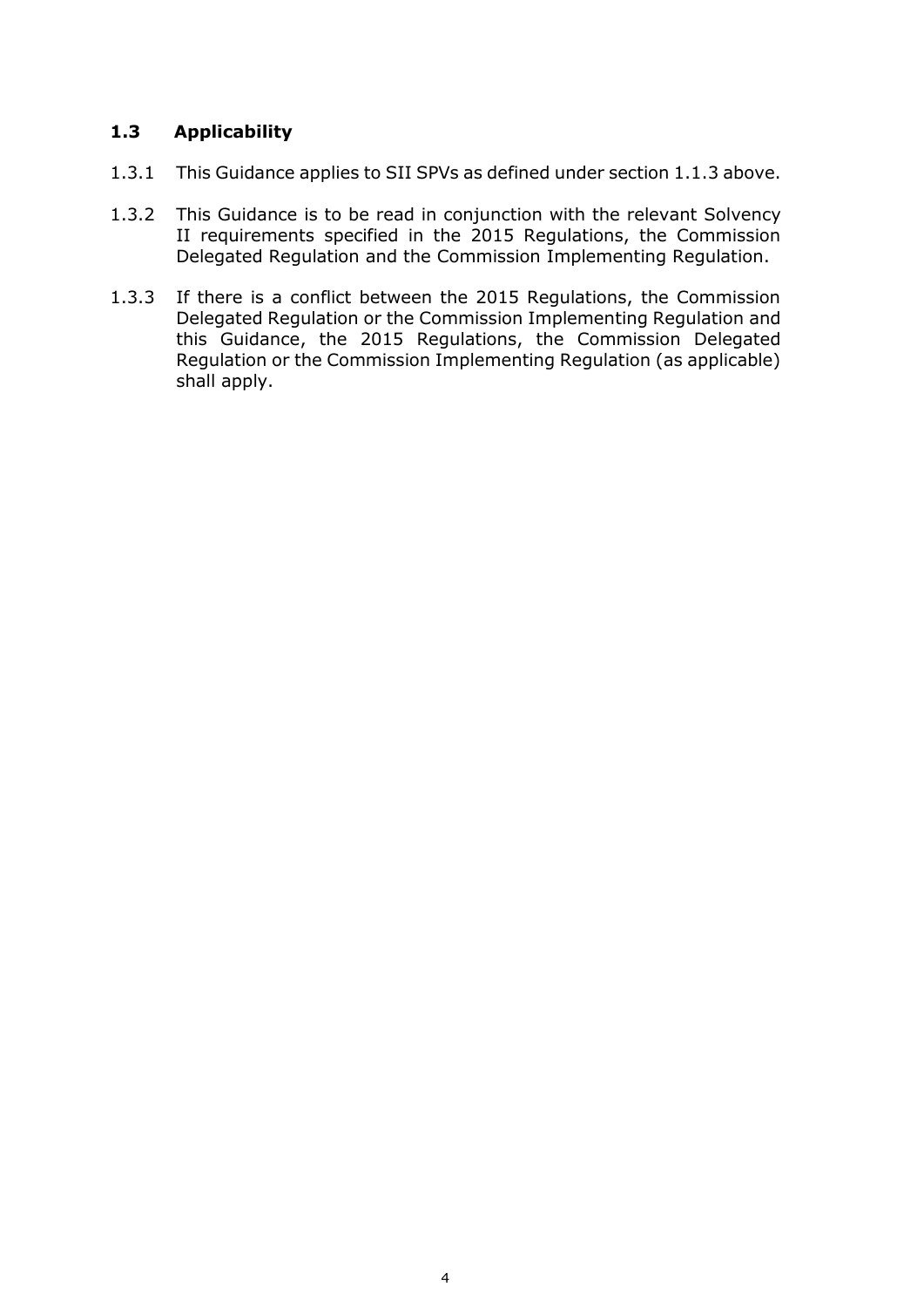# <span id="page-4-1"></span><span id="page-4-0"></span>**2. Guidance**

## **2.1 General expectations of the Central Bank in relation to SII SPVs**

- 2.1.1 SII SPVs (i.e. both single arrangement and multi arrangement SII SPVs) seeking to establish in Ireland, or already established and seeking to commence new activities or arrangements, must comply with all relevant requirements for SII SPVs as set out in Solvency  $II<sup>5</sup>$ .
- 2.1.2 The following Guidance sets out some specific expectations of the Central Bank in terms of SII SPVs compliance with the relevant Solvency II requirements.

## <span id="page-4-2"></span>**2.2 Requirement for SII SPVs to seek the prior approval of the Central Bank**

#### 2.2.1 **Requirement to seek prior approval**

- 2.2.1.1 Regulation 3 of the 2015 Regulations defines a SPV as "any undertaking, whether incorporated or not, other than an existing insurance undertaking or reinsurance undertaking, which assumes risk from insurance undertakings or reinsurance undertakings and which fully funds its exposure to such risk through the proceeds of a debt issuance or any other financing mechanism where the repayment rights of the providers of such debt financing mechanism are subordinated to the reinsurance obligations of such an undertaking". Regulation 214 of the 2015 Regulations provides that a SPV "shall not be established in the State without the prior approval of the Central Bank".
- 2.2.1.2 Therefore, a SPV which proposes to (i) assume risks from a (re)insurance undertaking through reinsurance contracts or (ii) assume insurance risks through similar arrangements, is required to seek authorisation from the Central Bank prior to establishing.
- 2.2.1.3 With respect to a SPV assuming insurance risks "through similar arrangements", the Central Bank, when assessing the application for authorisation, will consider whether the method proposed for the transfer of insurance risk constitutes the transfer of such risk through an arrangement similar to a reinsurance contract notwithstanding the nature or form of contract used to transfer that risk or the trigger type<sup>6</sup>.

1

<sup>5</sup> "Solvency II" refers collectively to the 2015 Regulations, the Commission Delegated Regulation and the Commission Implementing Regulation

<sup>&</sup>lt;sup>6</sup> e.g. an industry loss index, a parametric trigger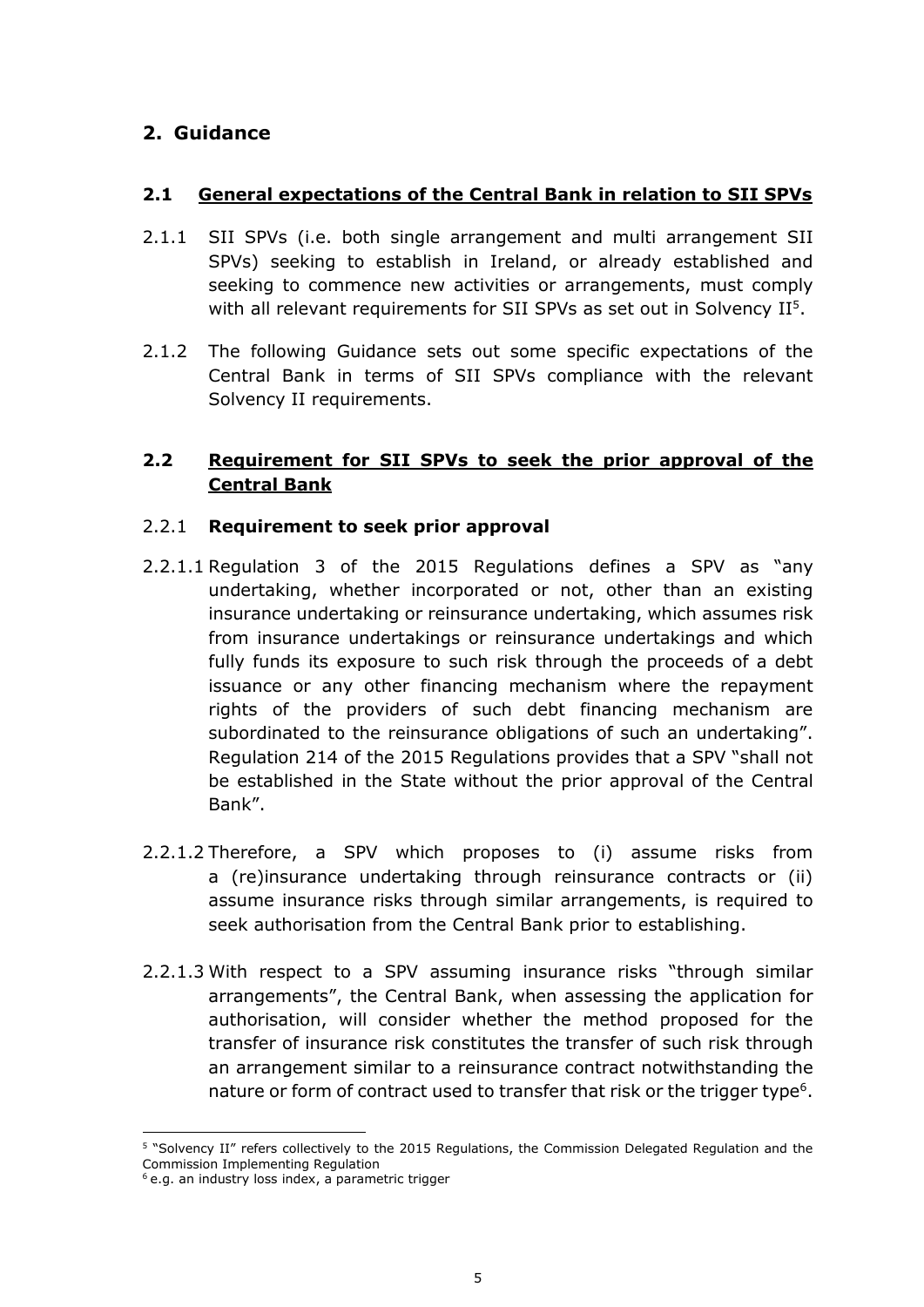- 2.2.1.4 The Central Bank may only authorise a SPV if it satisfies each of the conditions for authorisation set out in Article 318 of the Commission Delegated Regulation. Therefore, any application for approval of a SPV is expected to demonstrate, to the satisfaction of the Central Bank, that the SPV meets all the conditions of Article 318 of the Commission Delegated Regulation. If approved, it will from that point onwards be considered by the Central Bank as a SII SPV.
- 2.2.1.5 SPRVs<sup>7</sup> that have been authorised prior to the adoption of Solvency II shall not be subject to the requirements of Solvency II. However, in accordance with Regulation 214(3) of the 2015 Regulations, if any new activity is commenced by such vehicles on or after 1 January 2016, this will require the prior approval of the Central Bank.

## 2.2.2 **Requirement for Multi-Arrangement SPVs to seek approval**

- 2.2.2.1 The establishment of a multi-arrangement SPV ("MA SPV") is permitted under Solvency II provided it meets the relevant requirements of the Commission Delegated Regulation and the Commission Implementing Regulation. A MA SPV is defined in Article 2 of the Commission Implementing Regulation as a "special purpose vehicle which assumes risks under more than one separate contractual arrangement from one or more insurance or reinsurance undertakings". As such, a MA SPV is a SPV that will take on more than one contract for risk transfer from one or more cedants.
- 2.2.2.2 The Central Bank expects that, where at least one arrangement of a MA SPV satisfies the criteria in section 2.2.1 above the MA SPV will seek the prior approval of the Central Bank to establish in the State.

## <span id="page-5-0"></span>**2.3 Mandatory contract conditions**

#### 2.3.1 **Fully funded requirement**

- 2.3.1.1 In accordance with Articles 319 and 326 of the Commission Delegated Regulation, SII SPVs must be fully funded at all times. The Central Bank expects SII SPVs to demonstrate their compliance with these requirements both within their application for approval and their annual supervisory report to the Central Bank.
- 2.3.1.2 The Central Bank is aware of the practice, and the value, of using limited recourse clauses within reinsurance or similar arrangements

 $\overline{a}$ <sup>7</sup> Special Purpose Reinsurance Vehicles as defined in Section 3 of the European Communities (Reinsurance) Regulations 2006, S.I. 380 of 2006.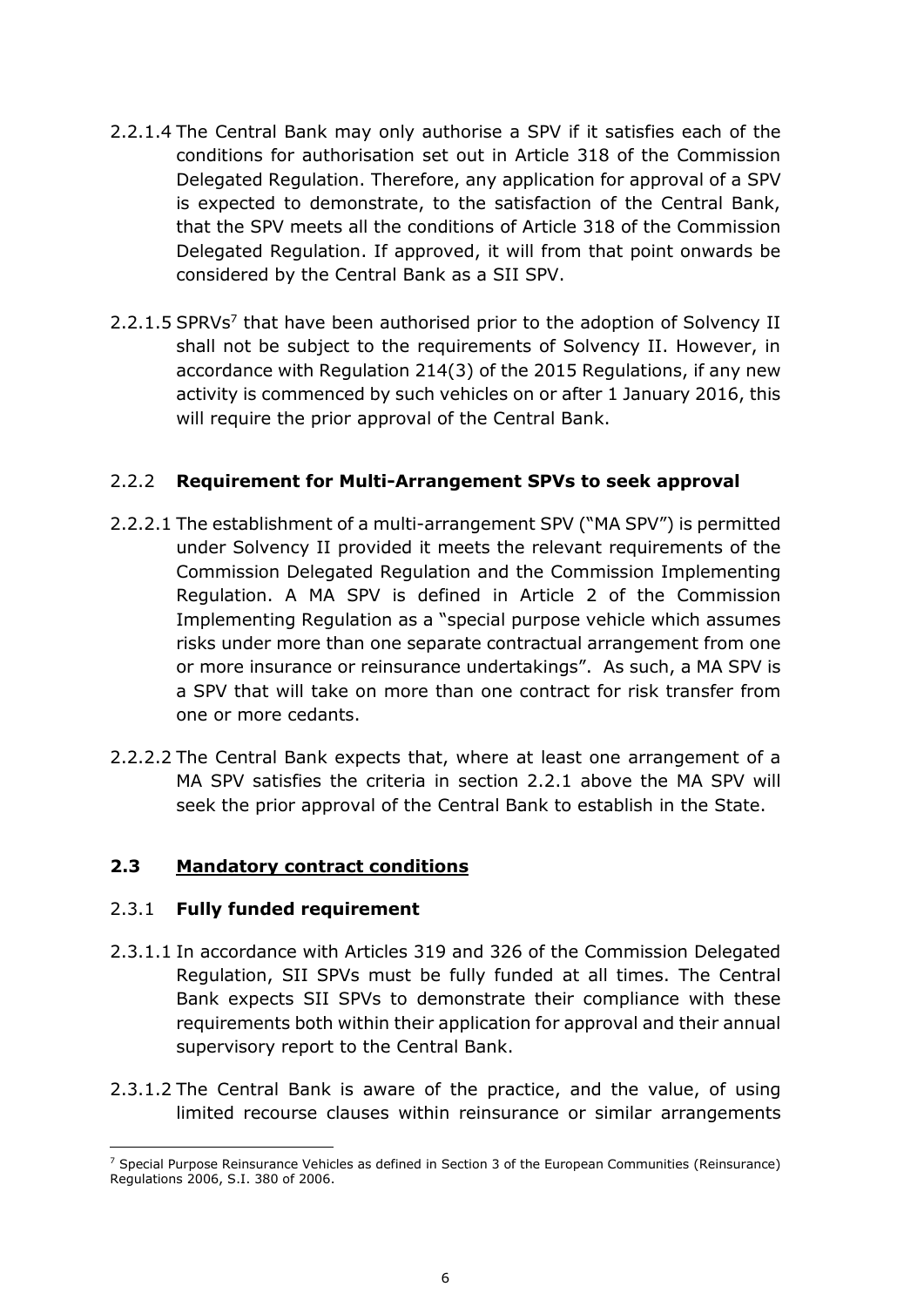entered into between insurance or reinsurance undertakings for the purpose of managing compliance with the fully funded requirement. However, such clauses when used, should not undermine the effective risk transfer from the cedant (re)insurer.

2.3.1.3 Furthermore, contingent arrangements should not at any stage be relied upon to meet the fully funded requirement. In addition, payments expected to be received from the cedant (re)insurer can be recognised as an asset only if the requirements of Article 326(4) of the Commission Delegated Regulated are met.

# 2.3.2 **Effective risk transfer**

2.3.2.1 SII SPVs must comply at all times with the requirements of Article 320 of the Commission Delegated Regulation with regard to effective risk transfer and shall demonstrate their compliance with these requirements both within their application for approval and their annual supervisory report to the Central Bank. With respect to the foregoing, SII SPVs may wish to consider the provision of independent legal opinions in assisting them demonstrate their compliance with this requirement.

# 2.3.3 **Rights of providers of debt or financing mechanism**

- 2.3.3.1 SII SPVs must comply at all times with the requirements of Article 321 of the Commission Delegated Regulation as regards subordinating the rights of the providers of debt or financing mechanisms to the SII SPVs obligations to its cedants and shall demonstrate their compliance with these requirements within their application for approval to the Central Bank. SII SPVs may wish to consider the provision of independent legal opinions in assisting them demonstrate their compliance with these requirements.
- 2.3.3.2 Article 326 of the Commission Delegated Regulation requires that the proceeds of debt issuances or other financing mechanisms are fully paid-in in order for the SII SPV to be considered fully funded. Therefore, the Central Bank expects the debt, or proceeds from other financing mechanisms to a SII SPV have been fully paid in (i.e. received by the SII SPV) before the SII SPV accepts risks from the insurance or reinsurance undertaking(s). At no time should their assets be insufficient to meet their liabilities as they fall they due.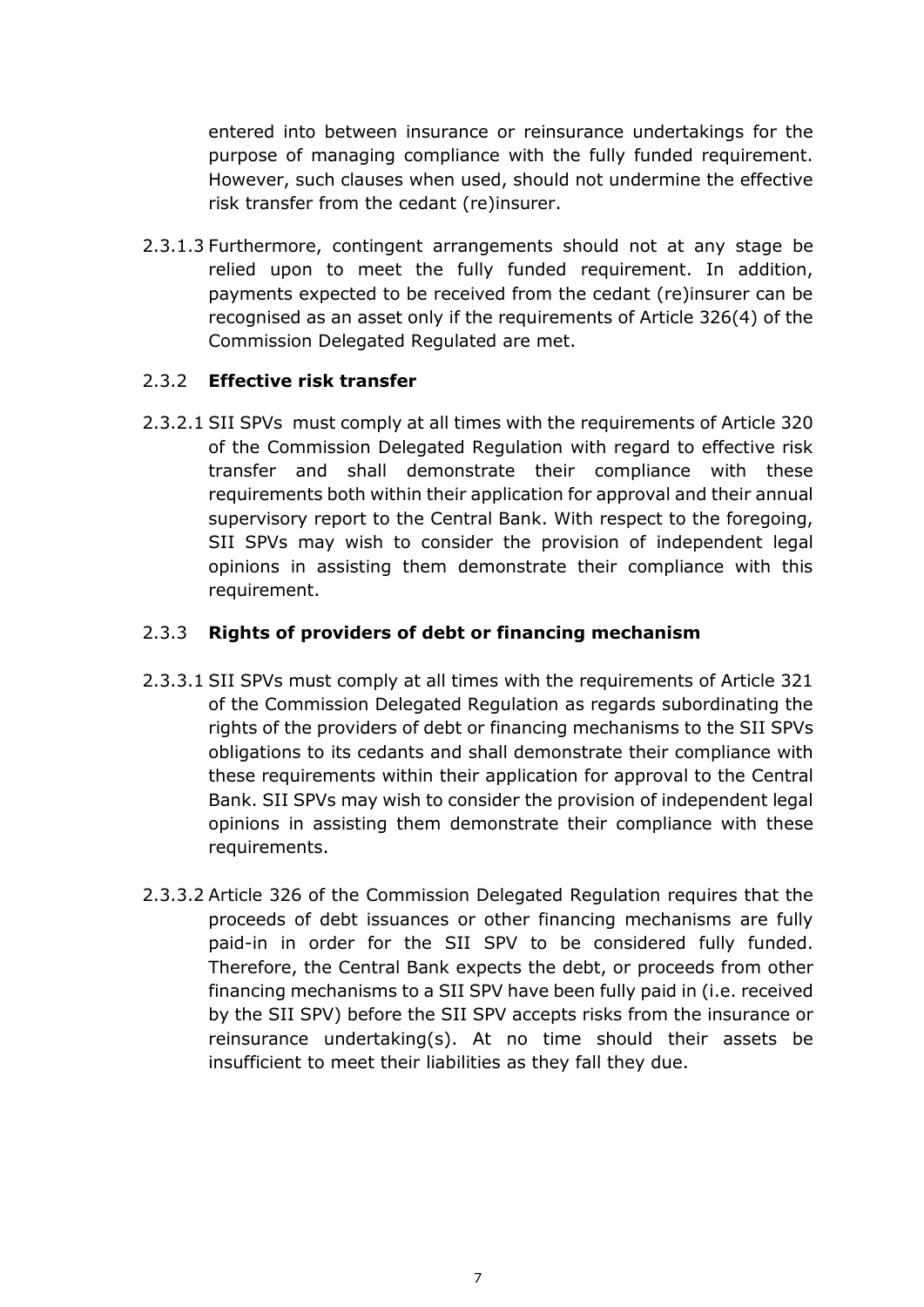### <span id="page-7-0"></span>**2.4 System of governance in SII SPVs**

#### 2.4.1 **General system of governance requirements**

- 2.4.1.1 Articles 318(f) and 324 of the Commission Delegated Regulation require that SII SPVs have effective systems of governance, which provide for sound and prudent management of the SII SPV taking account of the nature, scale and/or complexity of the risks they assume and the purpose for which they are authorised. The systems of governance should include appropriate and effective written policies, internal controls and risk management systems.
- 2.4.1.2 SII SPVs shall demonstrate their compliance with these requirements both within their application for approval and their annual supervisory report to the Central Bank.
- 2.4.1.3 In its assessment of the appropriateness of the proposed system of governance for SII SPVs, the Central Bank will consider, amongst other things, the proposed organisational structure and the information and reporting systems of the SII SPVs.
- 2.4.1.4 In the context of the organisational structure, in certain circumstances the Central Bank will consider, based on the nature, scale and/or complexity of the proposed SII SPV and its activities, whether there is a need for the appointment of direct employees, with relevant expertise and skills, to the SII SPV.
- 2.4.1.5 The system of governance should provide for adequate identification, reporting and management of any material or potential conflicts of interest, including any that may arise amongst the various parties to the arrangements into which the SII SPV enters.

#### 2.4.2 **Persons who effectively run the SII SPV**

- 2.4.2.1 Article 322 of the Commission Delegated Regulation requires that SII SPVs ensure that all persons who effectively run the SII SPV are fit and proper.
- 2.4.2.2 SII SPVs shall demonstrate compliance with this requirement within their applications for approval, in any relevant interim report and in their annual supervisory report to the Central Bank.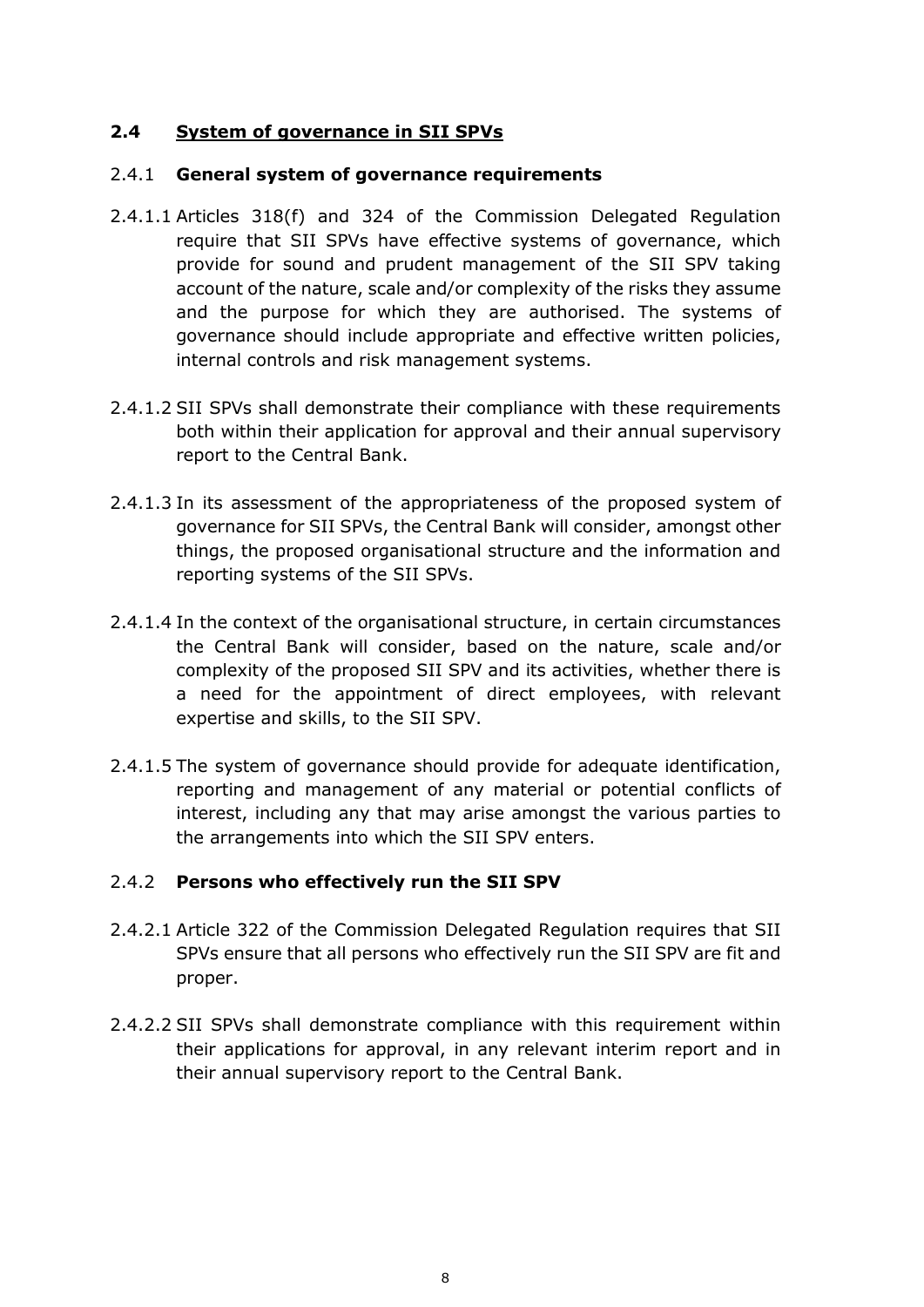2.4.2.3 Furthermore, as regulated financial services providers  $(RFSPs)^8$ , SII SPVs are required to comply with the Central Bank's Fitness and Probity Regime under Part 3 of the Central Bank Reform Act 2010 (the "F&P Regime")<sup>9</sup>. The F&P Regime sets out requirements in relation to Pre Approval Controlled Functions ("PCFs") and Controlled Functions ("CFs") which all RFSPs must comply with. One aspect of these requirements is that all persons who hold PCFs (including directors and certain senior managers) within RFSPs must be pre-approved by the Central Bank prior to appointment. To comply with this requirement, SII SPVs must ensure that all proposed PCFs complete an individual online questionnaire. The SII SPV reviews the individual's complete online questionnaire and submits it to the Central Bank's for consideration and approval, prior to appointing the individual in question.

## 2.4.3 **Fit and proper requirements for shareholders or members with qualifying holdings**

- 2.4.3.1 Articles 318(e) and 323 of the Commission Delegated Regulation require that shareholders or members with qualifying holdings<sup>10</sup> are fit and proper for their role taking account of specific criteria.
- 2.4.3.2 SII SPVs shall demonstrate compliance with this requirement within their application for approval, in any relevant interim report and in their annual supervisory report to the Central Bank. Annex III to this Guidance provides a template that all proposed shareholders or members with qualifying holdings should complete as part of the approval process or where there is a change in qualifying holdings.

#### 2.4.4 **Outsourcing by SII SPVs**

- 2.4.4.1 As part of the requirement to have an effective system of governance in place, where a SII SPV proposes to outsource any function or activity, full responsibility for that function or activity lies with the SII SPV.
- 2.4.4.2 Prior to deciding on an outsourcing arrangement a SII SPV should ensure that the proposed outsourcing will not lead to any of the following:

<sup>&</sup>lt;u>.</u> <sup>8</sup> As defined in the Central Bank Act, 1942

<sup>9</sup> More details on the Central Banks Fitness and Probity Regime are available on the Central Bank website: <http://www.centralbank.ie/regulation/processes/fandp/serviceproviders/Pages/default.aspx>

 $10$  As per the definition in Regulation 3 of the 2015 Regulations.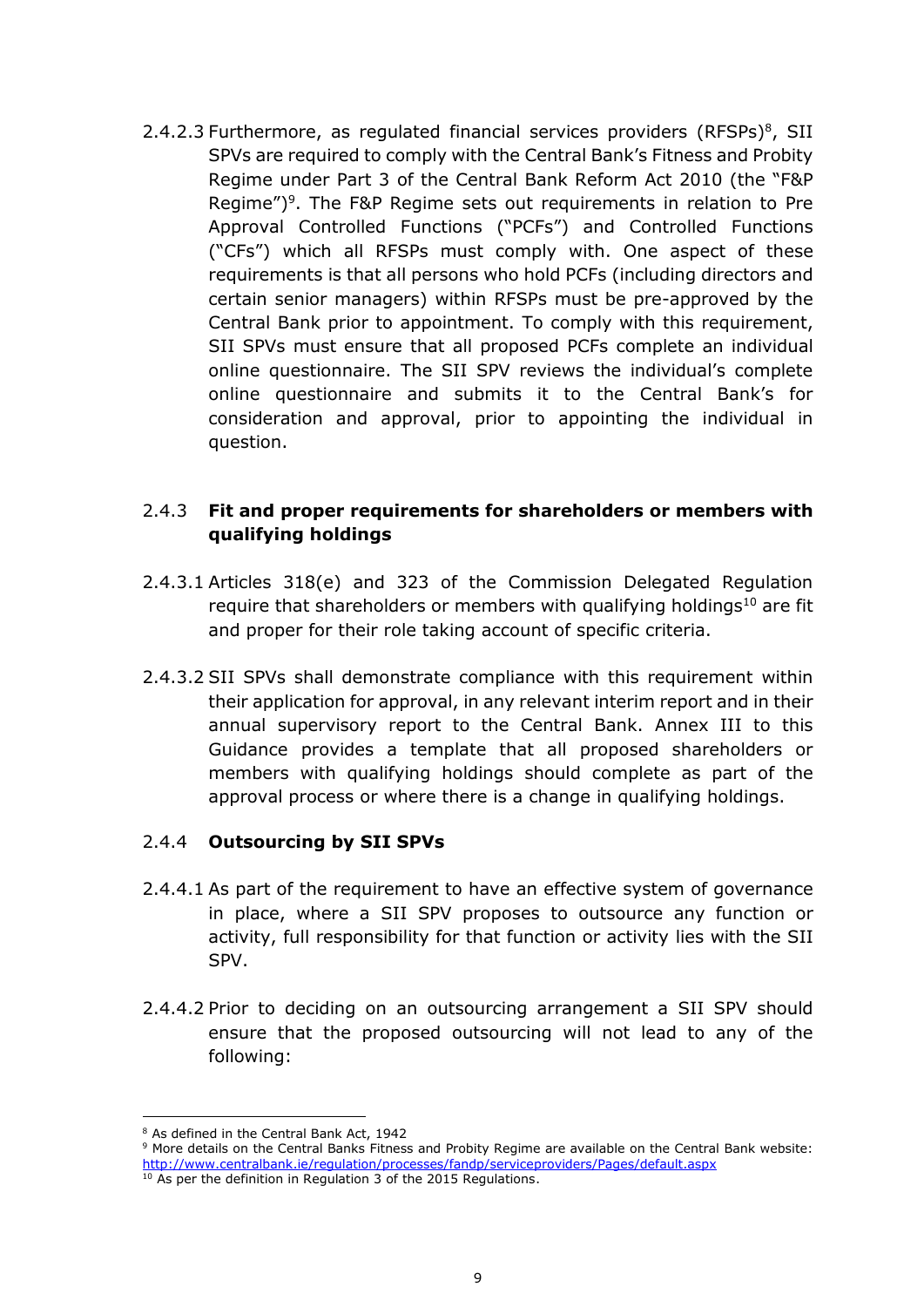- a material impairment of the quality of the system of governance,
- a material increase in operational risk, or
- any impairment of the Central Bank's ability to monitor compliance with relevant obligations.
- 2.4.4.3 Where a SII SPV proposes to outsource a critical or important function or activity<sup>11</sup>, the SII SPV should notify the Central Bank of its intention to do so in their application for approval. Information provided should include:
	- information on the scope of and rationale for outsourcing,
	- information on the proposed service provider, including how they are in a position and suitable to perform the outsourced function or activity, and
	- information on the controls and oversight that will be put in place within the SII SPV itself over the outsource arrangement to ensure the requirement of 2.4.4.2 is met on an ongoing basis.
- 2.4.4.4 Where a SII SPV proposes to make any material change to an existing outsourcing arrangement in respect of a critical or important function or activity, it should notify the Central Bank in writing at least 10 days in advance of that change coming into effect. The notification shall include all developments on the proposed change that are relevant for supervisory purposes (i.e. any circumstances that may give supervisors reasons to reassess the SPV s compliance with Solvency II requirements) along with the information set out in 2.4.4.3 as appropriate.
- 2.4.4.5 The outsourcing arrangement can be considered as accepted where no concerns are raised by the supervisor and brought to the attention of the SII SPV in advance of the date that the outsourcing arrangement is due to come into effect.

## 2.4.5 **Investors in SII SPVs**

 $\overline{a}$ 

2.4.5.1 As the debt or financing instruments issued by SII SPVs tend to be complex investment instruments, SII SPVs should ensure that the investors in the instruments they issue fully understand h the risks associated with the instrument. For that reason, the Central Bank expects SII SPVs to provide evidence in their application for approval that the investors in the instruments they issue meet the definition of

<sup>&</sup>lt;sup>11</sup> As defined in Guideline 60 of the EIOPA "Guidelines on system of governance"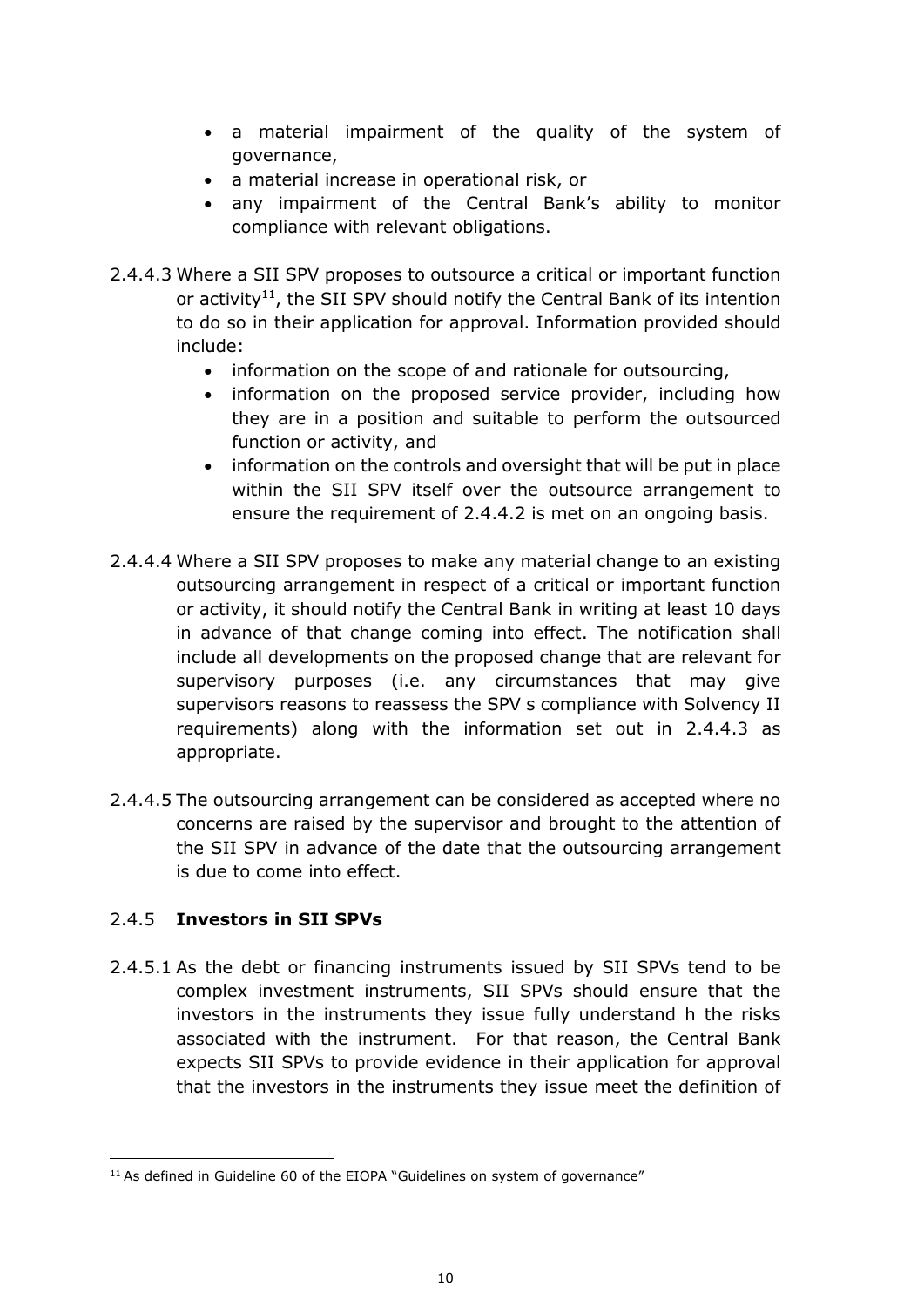a Professional Client<sup>12</sup> as set out in the European Union (Markets in Financial Instruments) Regulations 2017.

# <span id="page-10-0"></span>**2.5 Applications for approval of SII SPVs**

# 2.5.1 **General requirement on applications for approval of SII SPVs**

- 2.5.1.1 Article 5 and, where relevant, Article 7 of the Commission Implementing Regulation, together with Annex I to that regulation, set out the minimum information and documentation that must be provided in an application for approval of a SII SPV.
- 2.5.1.2 In addition, the Central Bank has provided checklists (the "Checklists") for completing applications for the approval of SII SPVs in Annex I to this Guidance. In this regard, Annex I (a) relates to (i) all applications from single arrangement SII SPVs and (ii) stage 1 applications from MA SPVs. Annex I (b) relates to stage 2 applications from MA SPVs. The application process for MA SPVs is explained further below.
- 2.5.1.3 All applications for approval of SII SPVs should comply with Article 5, and where applicable Article 7, of the Commission Implementing Regulation and the Checklists.
- 2.5.1.4 In accordance with Article 9 of the Commission Implementing Regulation, the Central Bank shall consult with the supervisory authority of the insurance or reinsurance undertaking proposing to transfer risk to the SII SPV before granting an approval.

## 2.5.2 **Applications for approval of MA SPVs**

- 2.5.2.1 MA SPVs are likely to be more complex than their single arrangement equivalents. The Central Bank considers, in the case of a MA SPV, that it is difficult to demonstrate adequately full compliance with all the requirements for SII SPVs, in particular regarding future arrangement(s), within a single stage application process. On that basis, the Central Bank approval process for such vehicles will involve 2 stages as follows:
- 2.5.2.2 **Stage 1**. This is the main assessment stage where the information provided to the Central Bank should enable the Central Bank to assess whether there is sufficient evidence of compliance with the relevant Solvency II requirements to approve the MA SPV and on this basis to

<sup>&</sup>lt;u>.</u> <sup>12</sup> S.I. No. 375 of 2017.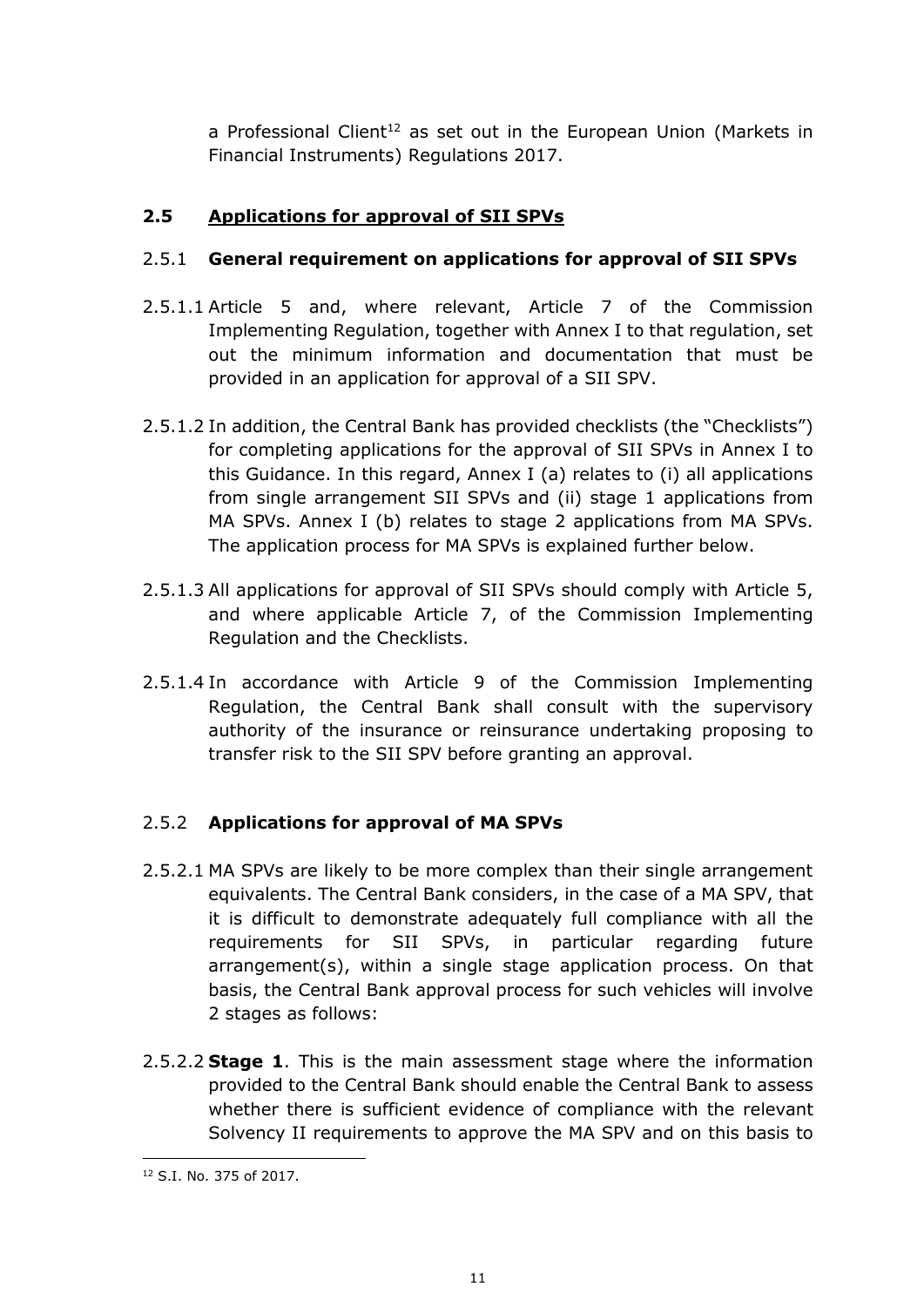issue an 'Approval in Principle Letter', which should not be interpreted as a final approval of the MA SPV as it may be revoked.

- 2.5.2.3 The information to be provided at stage 1 is set out in Annex I (a) to this Guidance and includes:
	- All information on the overall structure, ownership and governance of the MA SPV,
	- All available information, including supporting documentation and evidence, on all proposed activities of the MA SPV both at the time of approval and over the lifetime of the MA SPV. This includes information on all proposed future arrangements (i.e. those that will be subject to the stage 2 assessment),
	- Full and detailed information, including final or almost final version(s) of relevant contract(s) and supporting documentation and evidence, on all arrangement(s), which are planned to occur straight away after stage 1 approval is obtained.
- 2.5.2.4 Conditional on the MA SPV fulfilling the approval requirements outlined by the 'Approval in Principle Letter', the Central Bank will then issue the 'Final Approval Letter' for the MA SPV and any arrangement(s), which the MA SPV will enter immediately after obtaining stage 1 approval.
- 2.5.2.5 **Stage 2**. A second assessment stage occurs just prior to any planned future arrangement(s) commencing. The MA SPV should provide detailed information, including final or almost final versions of contracts and supporting documentation and evidence, on the impending arrangement(s) to enable the Central Bank to assess whether the arrangement(s) comply with the original approval received and the relevant Solvency II requirements.
- 2.5.2.6 The MA SPV should not proceed with proposed future arrangement(s) until it has received a 'Final Approval Letter' from the Central Bank following the completion of stage 2 assessment.

## 2.5.3 **Timing of applications**

2.5.3.1 Article 4 of the Commission Implementing Regulation provides that the Central Bank must decide on an application for approval within 6 months of receipt of a complete application. The Central Bank is committed to delivering an effective and efficient authorisation process. Depending upon the complexity of the application and the level and adequacy of detail provided in the application, the timeline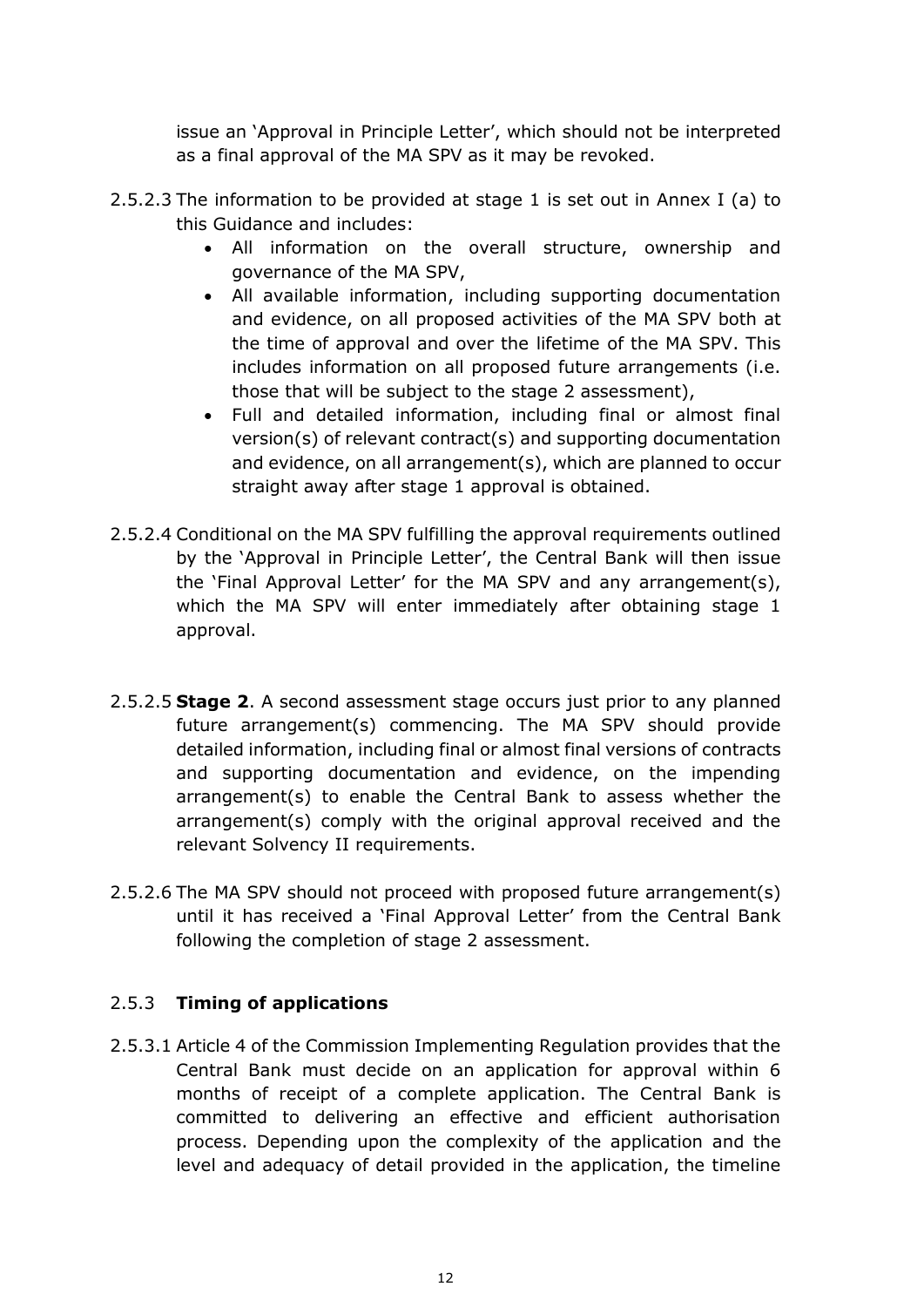for reaching a decision regarding the approval of a SII SPV may be shorter.

2.5.3.2 In terms of the stage 2 assessment, in the case of an MA SPV application, the Central Bank will aim to decide on that assessment within 10 working days of receipt of a complete pack as set out in Annex I (b) to this Guidance.

## <span id="page-12-0"></span>**2.6 Supervisory reporting**

#### 2.6.1 **General Reporting Requirements for SII SPVs**

- 2.6.1.1 Article 325 of the Commission Delegated Regulation provides that supervisory authorities may request such information as is necessary to supervise SII SPVs. This Article, along with Articles 13 to 18 of the Commission Implementing Regulation, set out the requirements for SII SPVs in relation to reporting to supervisory authorities.
- 2.6.1.2 SII SPVs shall comply with these requirements at all times and demonstrate how they will do so in their application for approval.
- 2.6.1.3 Article 17 of the Commission Implementing Regulation provides that the quantitative content of the annual report should be submitted to supervisory authorities electronically and the qualitative content should be submitted in an electronic readable format. The Central Bank expects all SII SPVs to provide the quantitative content of their annual supervisory report in XBRL<sup>13</sup> format and the qualitative content of the report in word or PDF format. This information shall be submitted within the timeframe set out in Article 325 of the Commission Delegated Regulation and via the Central Bank's ONR<sup>14</sup> system.

#### 2.6.2 **Compliance Statement and Directors' Accuracy Certificate**

#### **(I) Compliance Statement**

2.6.2.1 Section 25 of Part 4 of the Central Bank Act 1997 (the "1997 Act") empowers the Central Bank to require, by notice in writing, a regulated financial service provider ("RFSP") to provide to the Central Bank a compliance statement specifying whether the RFSP has, during the period specified in the Central Bank's notice, complied with its "relevant

<sup>&</sup>lt;u>.</u>  $13$  eXtensible Business Reporting Language (XBRL) format is used for reporting data submission between the Central Bank and (re)insurance undertakings

<sup>&</sup>lt;sup>14</sup> Central Bank's web based Online Reporting System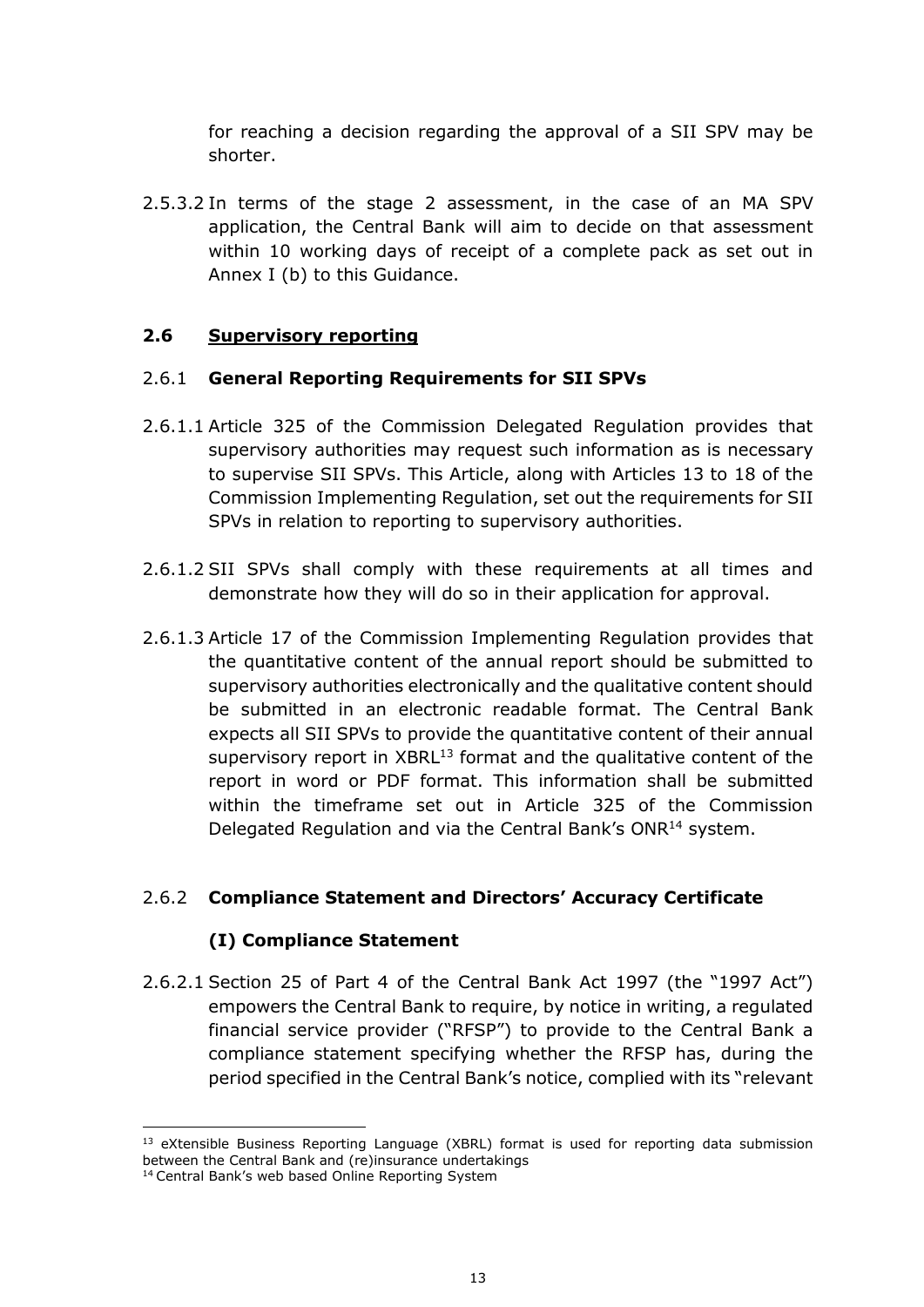obligations", or with such of its relevant obligations as are specified in the notice.

- 2.6.2.2 For these purposes, "relevant obligations" means the RPSP's obligations under
	- a) all designated enactments and all designated statutory instruments that apply to it, and
	- b) all codes, guidelines and notices issued by the Central Bank that apply to it, and
	- c) all other enactments and statutory instruments with which it must comply.
- 2.6.2.3 Pursuant to its powers under section 25 of the 1997 Act, the Central Bank will serve a notice (the "Notice") in writing on each SPV that it approves as a SII SPV requiring the SII SPV to provide a compliance statement to the Central Bank specifying whether the SII SPV has, during the period specified in the Notice, complied with its relevant obligations or such of them as are specified in the notice.
- 2.6.2.4 SII SPVs are expected to comply with the relevant obligations, and as arising by a Notice issued under section 25 of the 1997 Act, are required to submit to the Central Bank a Compliance Statement in the format set out in Annex II (Part A) to this Guidance, together with supporting documentation relevant to any material non-compliance reported, so as to accurately reflect the relevant status of the undertaking as of the date of submission.
- 2.6.2.5 The compliance statement should be provided to the Central Bank no later than the date on which the SII SPV is required to submit its annual supervisory report to the Central Bank. Prior to providing the compliance statement, all persons holding the position of director within a SII SPV at the end of the financial year to which the compliance statement refers and who continue to hold that position at the time of providing the compliance statement, shall attest to the accuracy of the information contained in the compliance statement, and do so by signing the Compliance Statement.

## **(II) Directors' Accuracy Certifications**

2.6.2.6 Furthermore, SII SPVs should submit to the Central Bank an annual directors' certification of the accuracy of the information provided in the annual supervisory report. The directors' accuracy certification should be submitted at the same time as the report to which it relates. All persons holding the position of a director within the SII SPV as of its date of submission of the annual supervisory report, should attest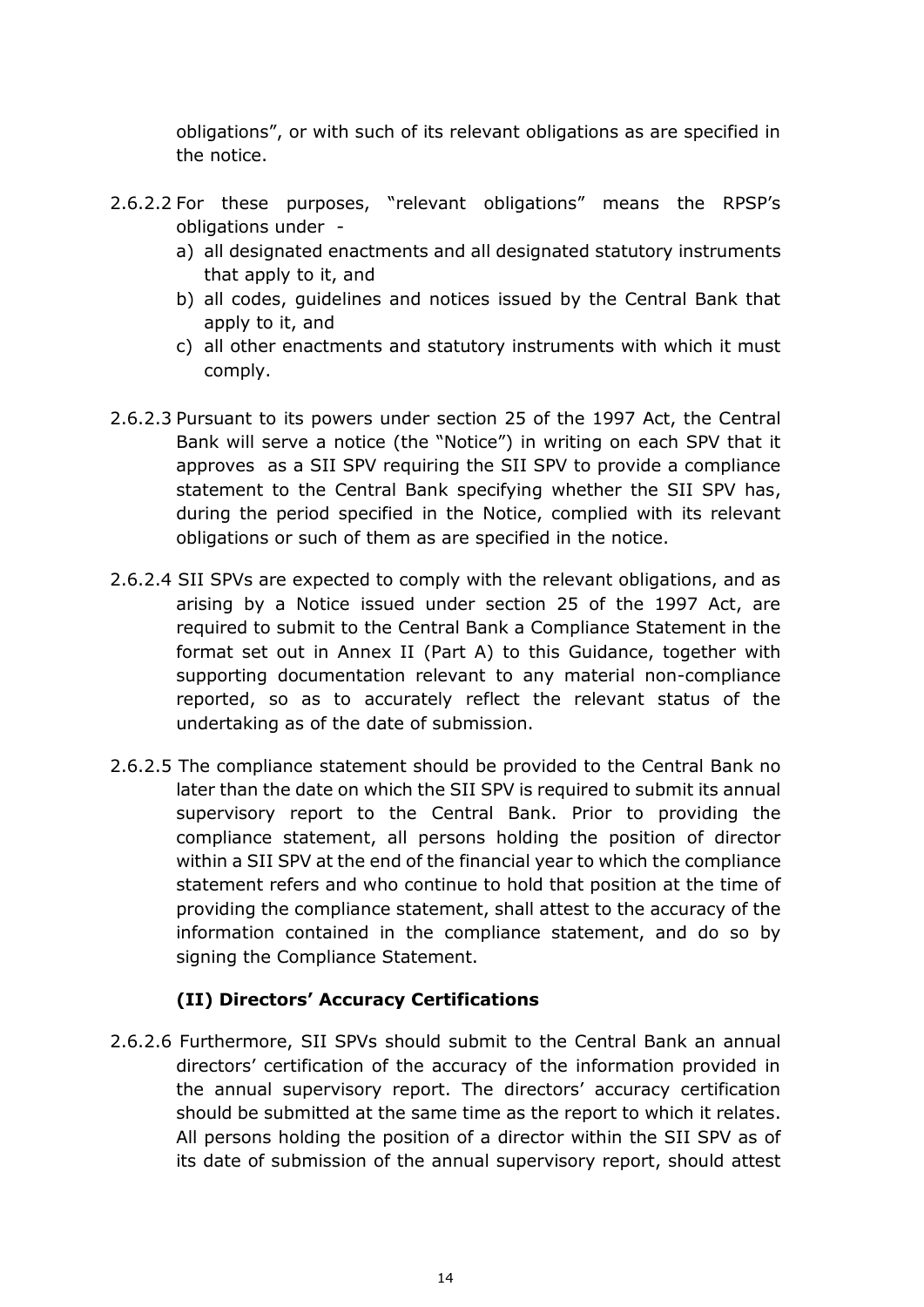to the accuracy of the information contained therein, and do so by signing the certification in the format set out in Annex II (Part B) to this Guidance.

2.6.2.7 Where the annual supervisory report, to which a directors' accuracy certification relates, materially changes and therefore requires resubmission to the Central Bank, a new directors' accuracy certification of the report should be provided at the same time as the resubmitted report.

## <span id="page-14-0"></span>**2.7 Solvency requirements on Investments**

2.7.1 SII SPVs must comply at all times with the requirements of Article 327 of the Commission Delegated Regulation with regard to the investment of the assets of SII SPVs and shall demonstrate their compliance with these requirements within their application for approval and in their annual supervisory report to the Central Bank.

## <span id="page-14-1"></span>**2.8 Supervision of SII SPV**

2.8.1 The Central Bank will supervise SII SPVs in line with its Probability Risk and Impact SysteM (PRISM)<sup>15</sup> framework for the supervision of regulated firms.

1

<sup>&</sup>lt;sup>15</sup> More information on PRISM is available on the Central Bank website here: <http://www.centralbank.ie/regulation/processes/PRISM/Pages/default.aspx>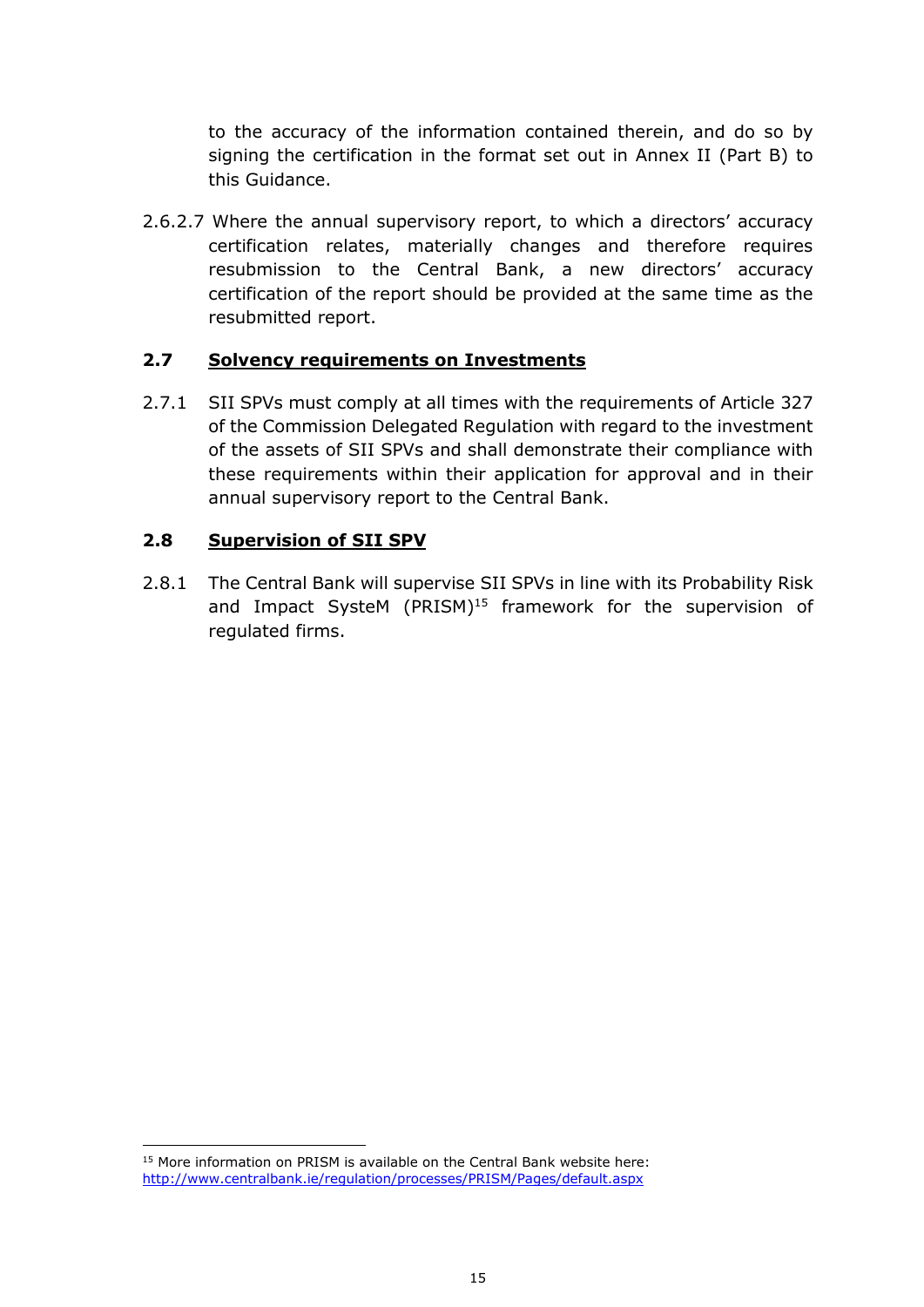# <span id="page-15-0"></span>**Annex I – Checklists for applications for approval of SII SPVs**

#### **Notes relevant to both checklists:**

 $\Box$  Complete all sections of the relevant checklist.

 $\Box$  Insert the relevant section number, from the application, in the column of boxes entitled 'Applicant'. (The last column is for Central Bank's use only).

Where the checklist states 'confirm' a '√' will be accepted as a confirmation.

 $\Box$  Where the required confirmation/documentation/information is not provided with/in the application, please refer to this in the covering letter indicating the planned submission date thereof. (Delays in submitting required confirmations, documentation and/or information will delay the authorisation timeframes).

 $\Box$  All documents to be submitted in English (or Irish if desired) only.

 $\Box$  References to individual Articles refer to Articles in the Commission Delegated Regulation unless otherwise stated.

#### **Notes relevant to specific checklists:**

#### **General checklist for all SII SPV Applications**

 $\Box$  This checklist should be completed by all SII SPV applicants irrespective of whether the application is in relation to a Single Arrangement or MA SPV.

 $\Box$  In the case of a Single Arrangement SII SPV this checklist should be provided along with the single and only application required.

 $\Box$  In the case of a MA SPV this checklist should be completed and submitted along with the stage 1 application to facilitate the stage 1 assessment by the Central Bank.

#### **MA SPV second stage checklist**

 $\Box$  This checklist should be completed by all MA SPVs when submitting a completed stage 2 assessment pack.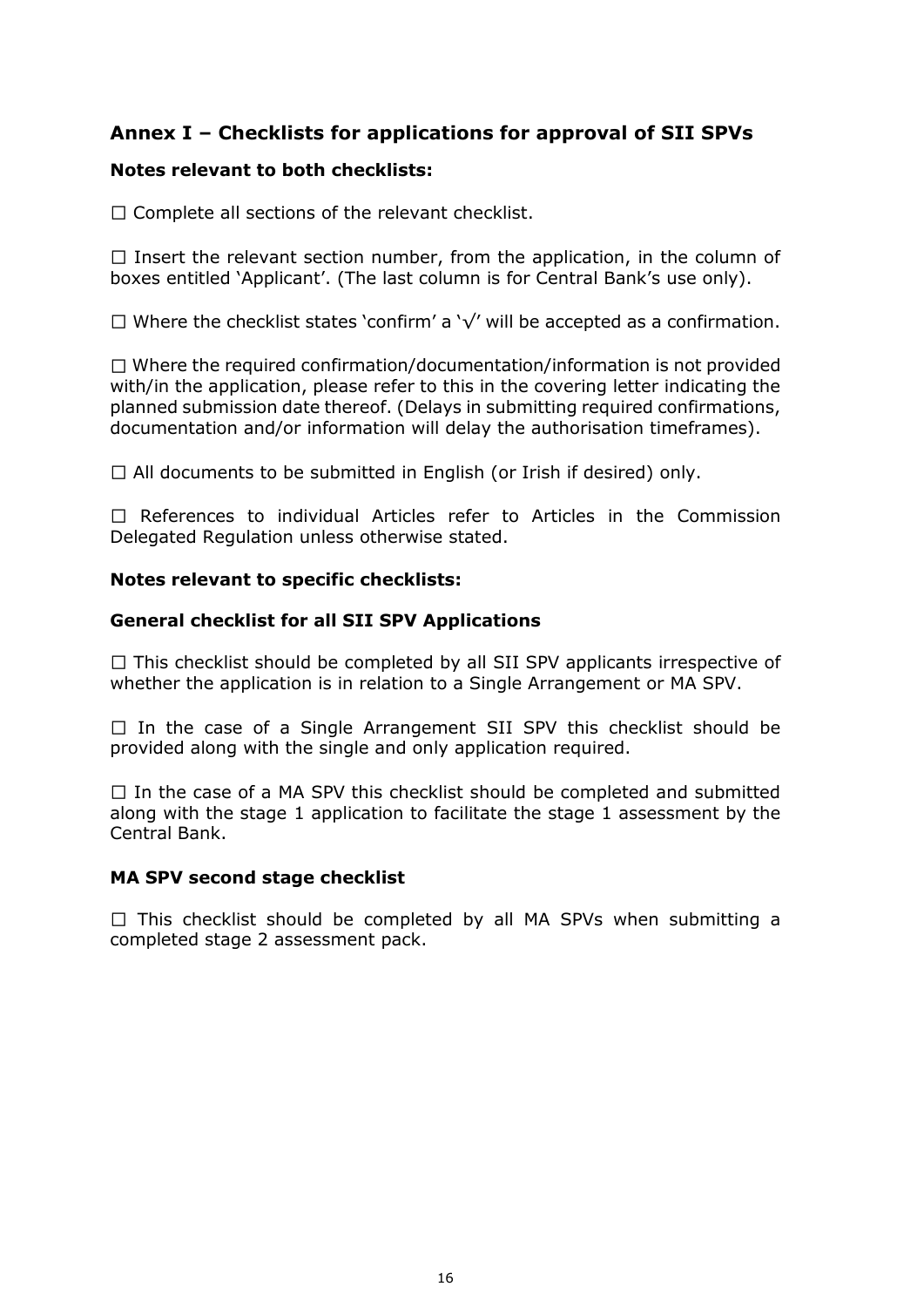## **Annex I (a)**

#### **General checklist for SII SPV applications (all single arrangement applications and all stage 1 applications for MA SPVs)**

| 1.0 | <b>Details of the Applicant<sup>16</sup></b>                                                                                                                                                                                                                                                                                                                                                                                                                                                                                                                                                                                                                                                                                                                                                                                                                                                                                                                                                                                                                                                                                                                                                                                                                          | <b>Applicant Central</b> | <b>Bank</b> |
|-----|-----------------------------------------------------------------------------------------------------------------------------------------------------------------------------------------------------------------------------------------------------------------------------------------------------------------------------------------------------------------------------------------------------------------------------------------------------------------------------------------------------------------------------------------------------------------------------------------------------------------------------------------------------------------------------------------------------------------------------------------------------------------------------------------------------------------------------------------------------------------------------------------------------------------------------------------------------------------------------------------------------------------------------------------------------------------------------------------------------------------------------------------------------------------------------------------------------------------------------------------------------------------------|--------------------------|-------------|
| 1.1 | Supply full name and address.                                                                                                                                                                                                                                                                                                                                                                                                                                                                                                                                                                                                                                                                                                                                                                                                                                                                                                                                                                                                                                                                                                                                                                                                                                         |                          |             |
| 1.2 | Provide the contact details (name, address, telephone<br>and email) of an individual who will accept receipt of<br>any correspondence from the Central Bank in respect<br>of the application.                                                                                                                                                                                                                                                                                                                                                                                                                                                                                                                                                                                                                                                                                                                                                                                                                                                                                                                                                                                                                                                                         |                          |             |
| 1.3 | Provide contacts details (name, address, telephone<br>and email) of professional advisors in respect of the<br>application.                                                                                                                                                                                                                                                                                                                                                                                                                                                                                                                                                                                                                                                                                                                                                                                                                                                                                                                                                                                                                                                                                                                                           |                          |             |
| 1.4 | Confirm that the Central Bank can liaise with the<br>professional advisors in respect of<br>named<br>the<br>application.                                                                                                                                                                                                                                                                                                                                                                                                                                                                                                                                                                                                                                                                                                                                                                                                                                                                                                                                                                                                                                                                                                                                              |                          |             |
| 1.5 | Outline whether the SII SPV will be a single or MA SPV<br>(if it is proposed to be a MA SPV please provide the<br>information requested in 1.7.)                                                                                                                                                                                                                                                                                                                                                                                                                                                                                                                                                                                                                                                                                                                                                                                                                                                                                                                                                                                                                                                                                                                      |                          |             |
| 1.6 | Provide a detailed description, including organisational<br>chart/diagram, of the proposed SII SPV activity<br>identifying, where possible, all the relevant parties<br>involved in each arrangement of the SII SPV, where<br>there is more than one, including the insurance or<br>reinsurance undertaking (cedant), investor(s), service<br>provider, etc <sup>17</sup> .<br>(In the case of MA SPVs, it may be that full and final<br>information<br>about<br>all<br>elements<br>of<br>future<br>arrangements, i.e. those subject to a stage 2<br>assessment, is not known. In that case sufficient<br>indicative information should be provided that will<br>allow the Central Bank decide on the compliance of the<br>proposed activities with the relevant requirements.<br>However, precise information must be provided for any<br>arrangements that the SII SPV proposes to enter into<br>immediately after receiving approval and no future<br>arrangements<br>should<br>entered<br>be<br>into<br>without<br>completing the stage 2 assessment as outlined in the<br>Guidance on the Approval and Supervision of SII SPVs.<br>Provision of incomplete information will affect the<br>timeline in which the Central Bank can respond on any<br>application). |                          |             |

<u>.</u>

 $16$  The "applicant" or "the SII SPV" refers to the entity seeking approval from the Central Bank  $17$  Where the application is in respect of a MA SPV a separate diagram should be provided for each proposed arrangement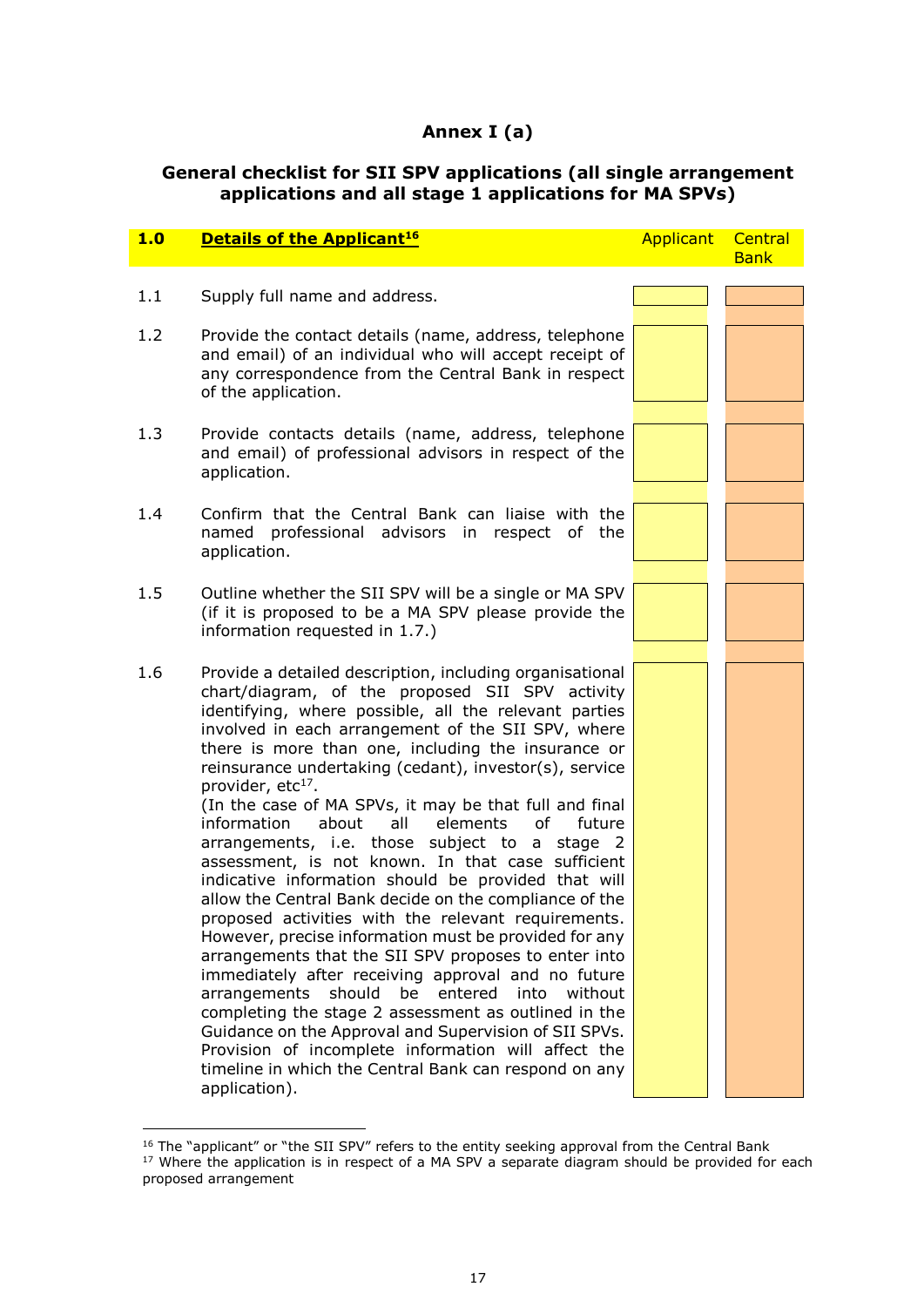

<span id="page-17-0"></span><sup>&</sup>lt;sup>18</sup> In the case of a MA SPV this information should be provided for each arrangement that is proposed to be entered into post approval. The information provided should be distinguished by arrangement.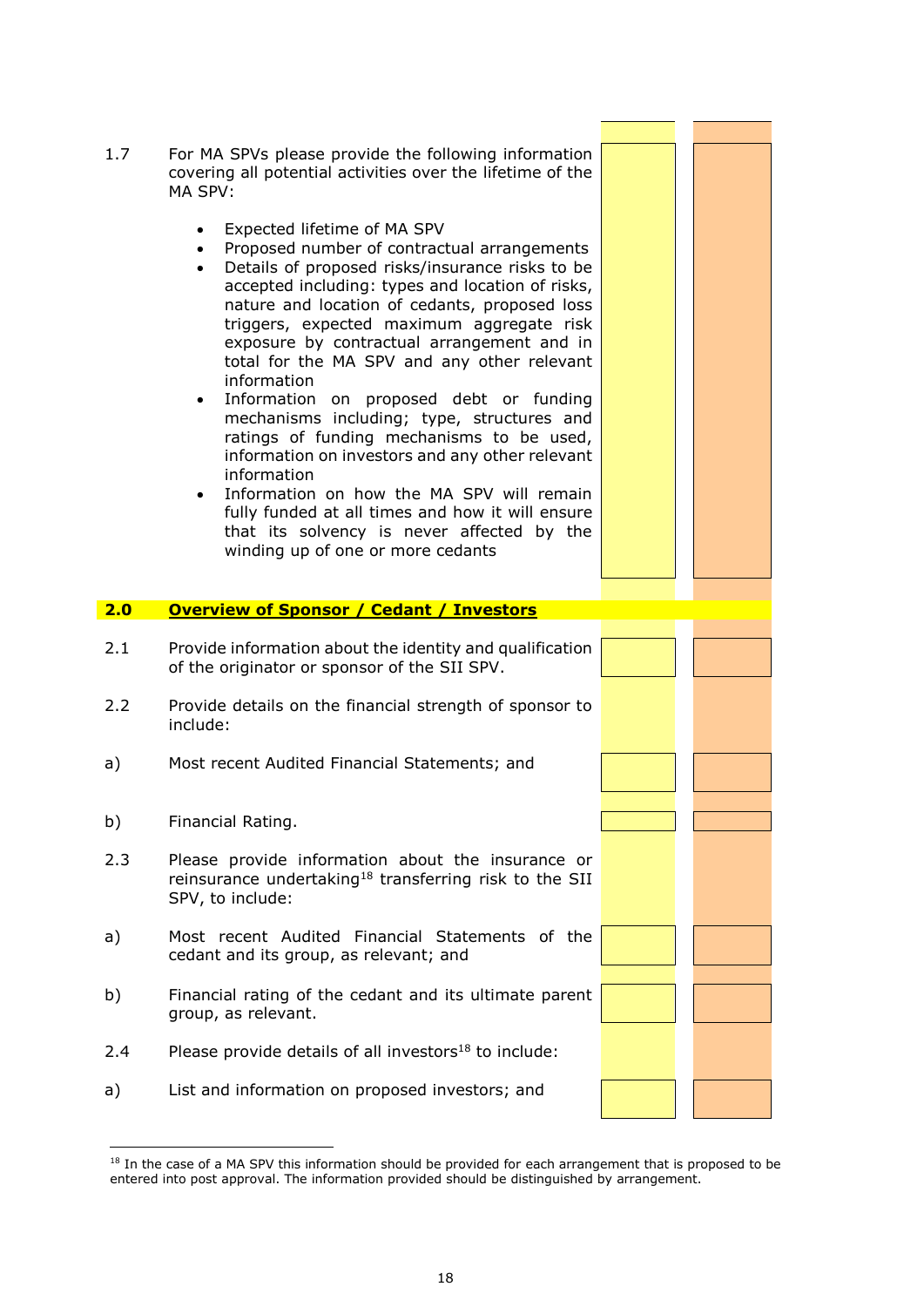| b)  | Details including proof of professional<br>status/expertise/qualification to assume the risk<br>proposed.                                                                                                                                                                                        |  |
|-----|--------------------------------------------------------------------------------------------------------------------------------------------------------------------------------------------------------------------------------------------------------------------------------------------------|--|
| 3.0 | <b>Regulatory Supervision of Cedant</b>                                                                                                                                                                                                                                                          |  |
| 3.1 | Confirm that the cedant has notified its home<br>supervisory authority of its intention to transfer risk to<br>a SII SPV which is seeking approval from the Central<br>Bank.                                                                                                                     |  |
| 3.2 | Please provide a copy of all related correspondence<br>with the home country supervisory authority.                                                                                                                                                                                              |  |
| 3.3 | Provide contact name and contact details of the<br>individual and department in the home supervisory<br>authority who has supervisory responsibility for the<br>cedant.                                                                                                                          |  |
| 4.0 | <b>Ownership Structure</b>                                                                                                                                                                                                                                                                       |  |
| 4.1 | Provide information<br>about the<br>identity<br>and<br>qualifications of:                                                                                                                                                                                                                        |  |
| a)  | All direct holders of shares or other interests in the SII<br>SPV; and                                                                                                                                                                                                                           |  |
| b)  | All indirect holders of shares/interests who have<br>qualifying holdings <sup>19</sup> in the SII SPV.                                                                                                                                                                                           |  |
| 4.2 | Please complete Annex III for all holders of a<br>"qualifying holding" and please submit an Individual<br>Questionnaire for each holder of a "qualifying holding"<br>along with your application. Please contact the<br>Authorisations team to arrange access to the Online<br>Reporting System. |  |
| 5.0 | <b>Legal Structure of SII SPVs</b>                                                                                                                                                                                                                                                               |  |
| 5.1 | Confirm that the SII SPV will be registered in Ireland<br>as a designated activity company (DAC) and subject<br>to Irish law.                                                                                                                                                                    |  |
| 5.2 | Outline the full legal structure of the SII SPV.                                                                                                                                                                                                                                                 |  |
| 5.3 | Confirm the following documentation accompanies this<br>checklist:                                                                                                                                                                                                                               |  |

1

<sup>&</sup>lt;sup>19</sup> Qualifying holdings are defined in Regulation 3 of the EU (Insurance and Reinsurance) Regulations 2015 (S.I. No. 485 of 2015).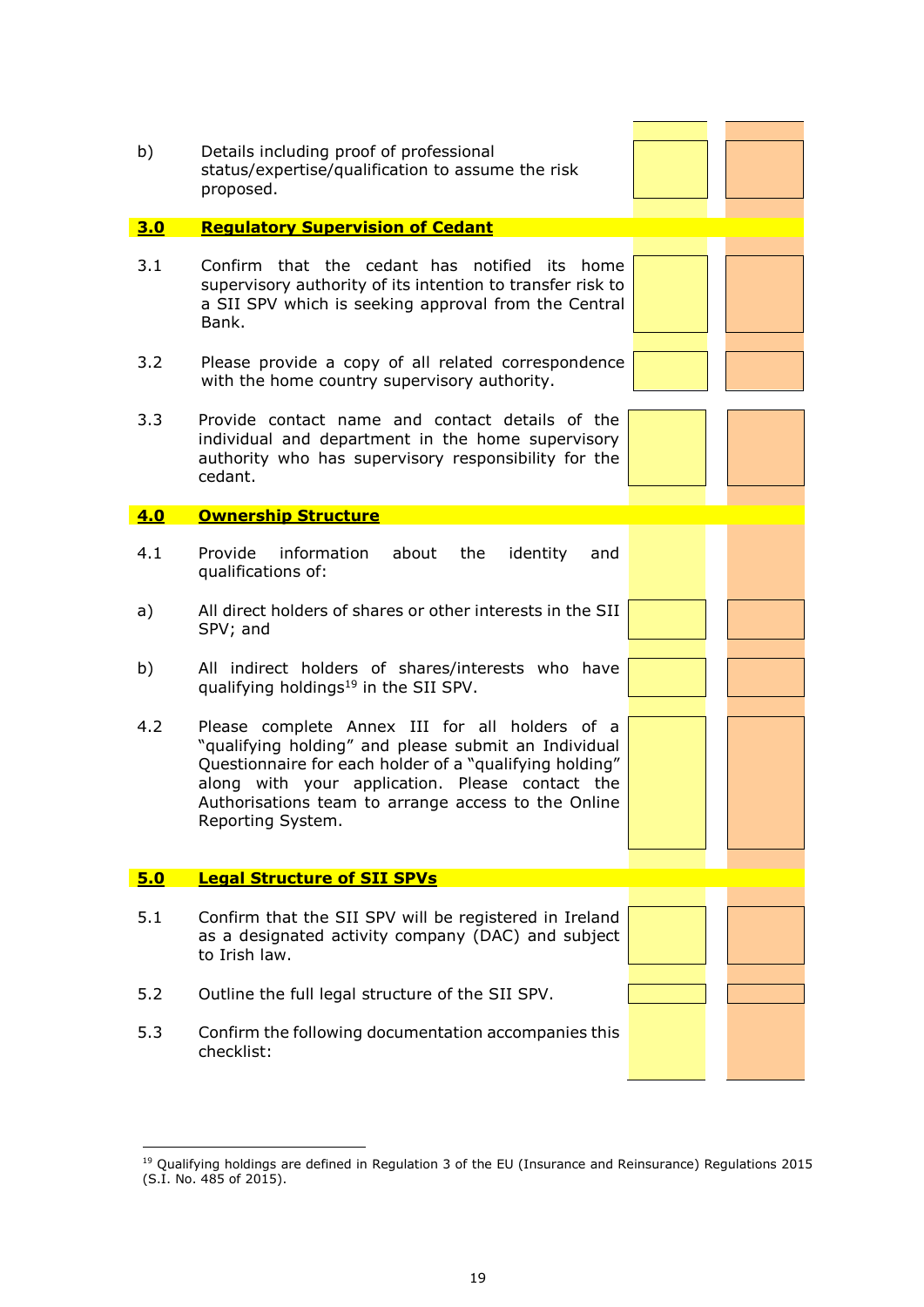

 $20$  A certified document is one that is stamped, signed and dated as being a true copy of the original at a particular date in time by a party independent of the applicant. Please note that the certification stamp must be present on the relevant document.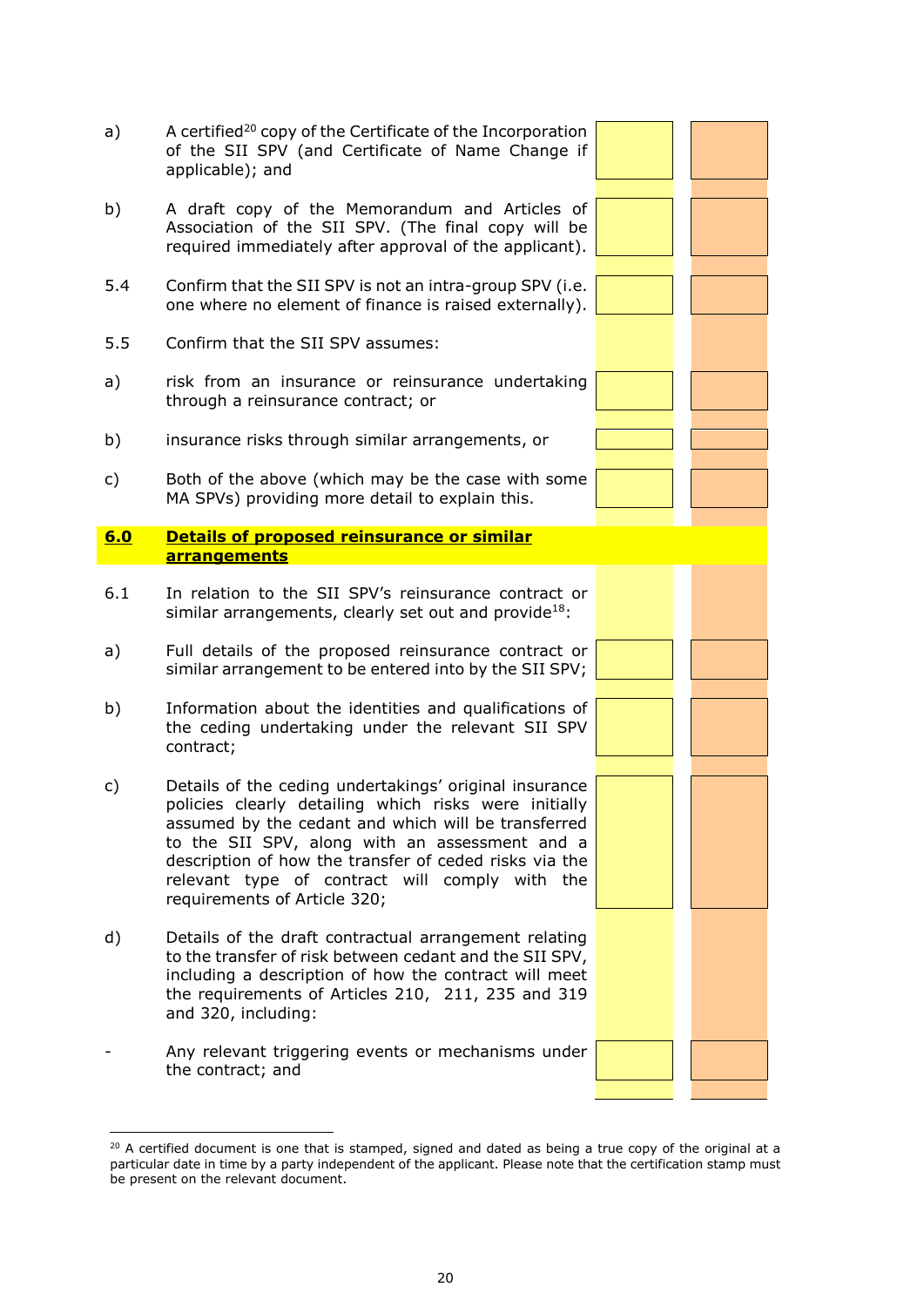|     | The maximum aggregate risk exposure of the<br>contract.                                                                                                                                                                                                                                                                                                                                                                                                           |  |
|-----|-------------------------------------------------------------------------------------------------------------------------------------------------------------------------------------------------------------------------------------------------------------------------------------------------------------------------------------------------------------------------------------------------------------------------------------------------------------------|--|
| e)  | A description of any terms and conditions for<br>payments under the contract between the SII SPV<br>and the cedant;                                                                                                                                                                                                                                                                                                                                               |  |
| f)  | Actuarial assessment of (insurance) risk assumed<br>/calculation agent's report;                                                                                                                                                                                                                                                                                                                                                                                  |  |
| g)  | Rationale for the proposed transfer of (insurance) risk<br>and the level of risk to be assumed by the SII SPV.                                                                                                                                                                                                                                                                                                                                                    |  |
| h)  | Transactional documentation, or drafts thereof,<br>governing parts of the contractual arrangements<br>relating to the transfer of risk from an insurance or<br>reinsurance undertaking to the SII SPV, which may be<br>understood as a connected transaction as provided in<br>Article 210(4) and Article 320(2). Where applicable,<br>this may include contracts with other participants to<br>the transaction, as well as outsourcing and service<br>contracts. |  |
| 7.0 | <b>Regulatory Compliance Assessment</b>                                                                                                                                                                                                                                                                                                                                                                                                                           |  |
|     |                                                                                                                                                                                                                                                                                                                                                                                                                                                                   |  |
| 7.1 | Provide an assessment outlining how the legal and<br>governance structures of the SII SPV are deemed to<br>comply with the requirements of Articles 210, 235<br>319, 320, 324, 326 and 327 and the relevant<br>expectation set out in the Central Bank's Guidance,<br>including:                                                                                                                                                                                  |  |
| a)  | An opinion on whether the legal structure chosen for<br>the SII SPV affords a legally enforceable protection of<br>the assets of the SII SPV, thereby ensuring that the<br>solvency of the SII SPV shall not be adversely affected<br>in line with the requirements of Article 318 (b) and<br>321.                                                                                                                                                                |  |
| b)  | An explanation of how the SII SPV is, and will remain,<br>fully funded, including relevant tests, such as stress<br>and scenario tests, to determine if the fully funded<br>requirements has been complied with and how the<br>status will be maintained;                                                                                                                                                                                                         |  |
| c)  | Full information on the SII SPV equity, including size,<br>growth, investor concentration, and on the SII SPV<br>management share of that equity <sup>21</sup> ;                                                                                                                                                                                                                                                                                                  |  |

<sup>1</sup>  $21$  Any assets or rights of the SII SPV held or controlled by the cedant should be separately identified from the non-securitised assets and rights of the cedant.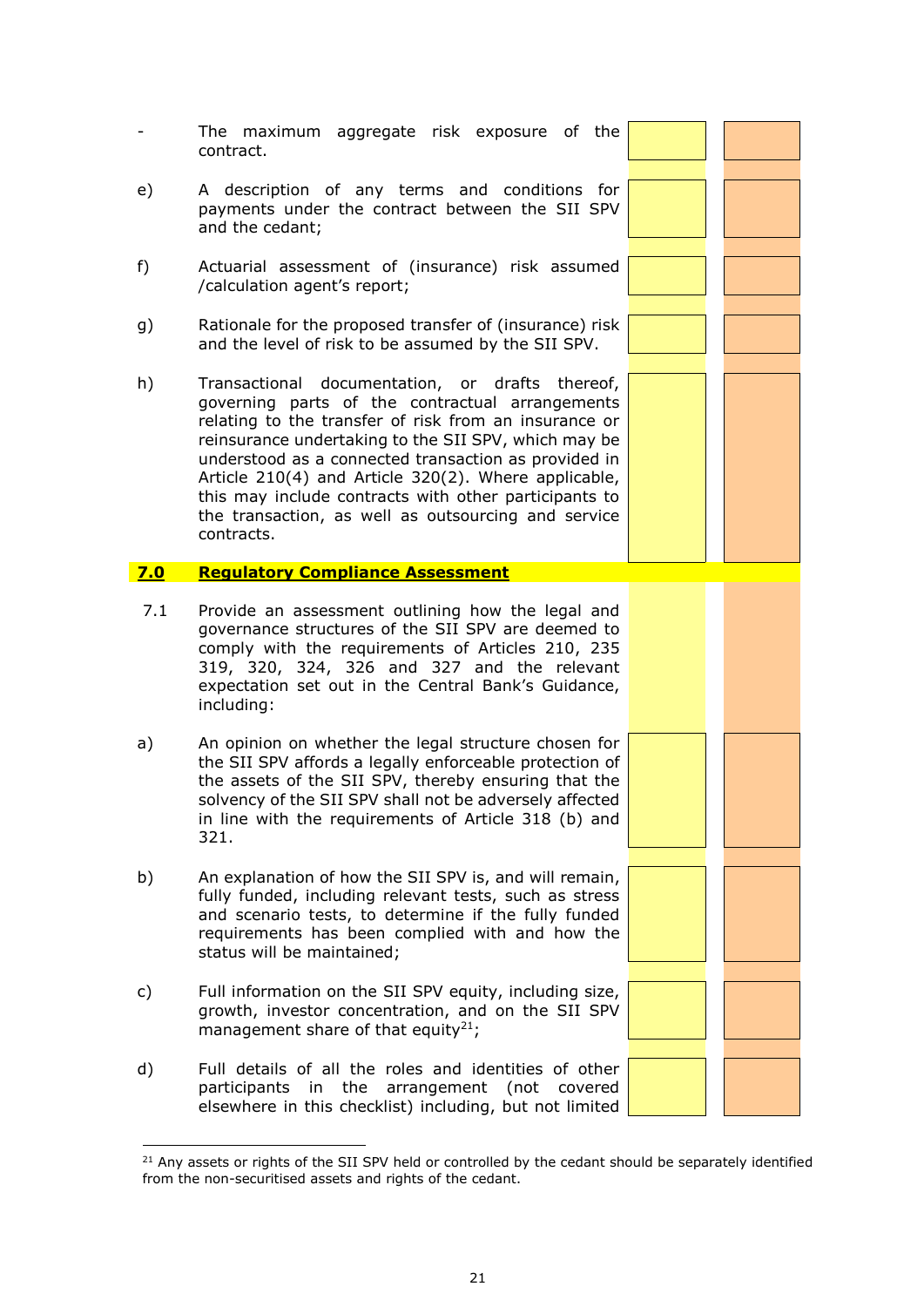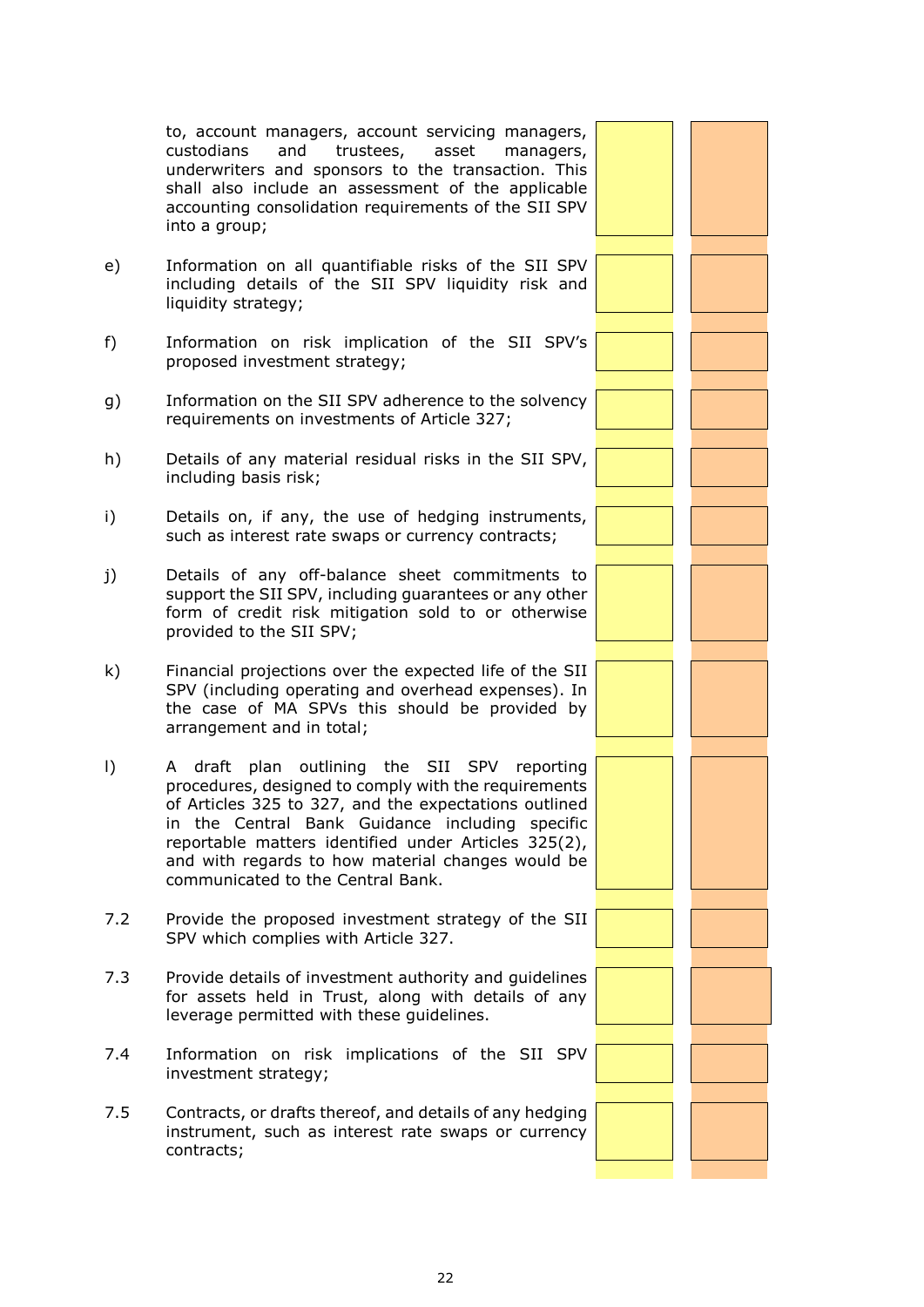| 7.6 | A contingency plan explaining what will occur if:                                                                                                                                                                                                                                                                  |  |
|-----|--------------------------------------------------------------------------------------------------------------------------------------------------------------------------------------------------------------------------------------------------------------------------------------------------------------------|--|
| a)  | The fully funded principle is breached;                                                                                                                                                                                                                                                                            |  |
| b)  | A disagreement arises over whether a payment is due<br>to the undertaking;                                                                                                                                                                                                                                         |  |
| c)  | A counterparty to a material transaction is unable to<br>fulfil the terms of the transaction; and                                                                                                                                                                                                                  |  |
| d)  | Any other matters that would materially affect the<br>operation of the SII SPV.                                                                                                                                                                                                                                    |  |
| 7.7 | Confirmation as to whether the SII SPV is a "financial<br>institution" and a "designated person" for the<br>purposes of the Criminal Justice (Money Laundering<br>and Terrorist Financing) Act 2010 as amended by the<br>Criminal Justice Act 2013 ('CJA 2010')                                                    |  |
|     | Please refer to Part 4 of the CJA 2010 for the<br>obligations of designated persons under the CJA 2010.<br>definitions of "financial institution" and<br>The<br>"designated person" are set out in sections 24 and 25<br>thereof.                                                                                  |  |
| 8.0 | <b>Details of Debt or Financing Mechanism</b>                                                                                                                                                                                                                                                                      |  |
|     |                                                                                                                                                                                                                                                                                                                    |  |
| 8.1 | Provide information, including final or near final<br>transaction documentation, regarding the issue of<br>debt or financial instruments and risk transfer to<br>providers of such debt or financing mechanism, to<br>explain how compliance with Articles 210, 211, 320<br>and 321 will be maintained, including: |  |
| a)  | Prospectus/Offering Circular or Private Placement<br>Memorandum, or drafts thereof;                                                                                                                                                                                                                                |  |
| b)  | Rating assessment or credit rating agency's report<br>prior to the issue of the funding instruments by the SII<br>SPV;                                                                                                                                                                                             |  |
| c)  | Details relating to the potential use of financial<br>guarantors on any of the "tranches" of notes to be<br>issued;                                                                                                                                                                                                |  |
| d)  | Trustee agreement, where such an arrangement<br>exists, or drafts thereof;                                                                                                                                                                                                                                         |  |
| e)  | With regard to debt or financing mechanisms, details<br>of the SII SPV liquidity strategy for the issued financial<br>instruments, including the structure and tiering, types<br>of positions, and note holder withdrawal rules;                                                                                   |  |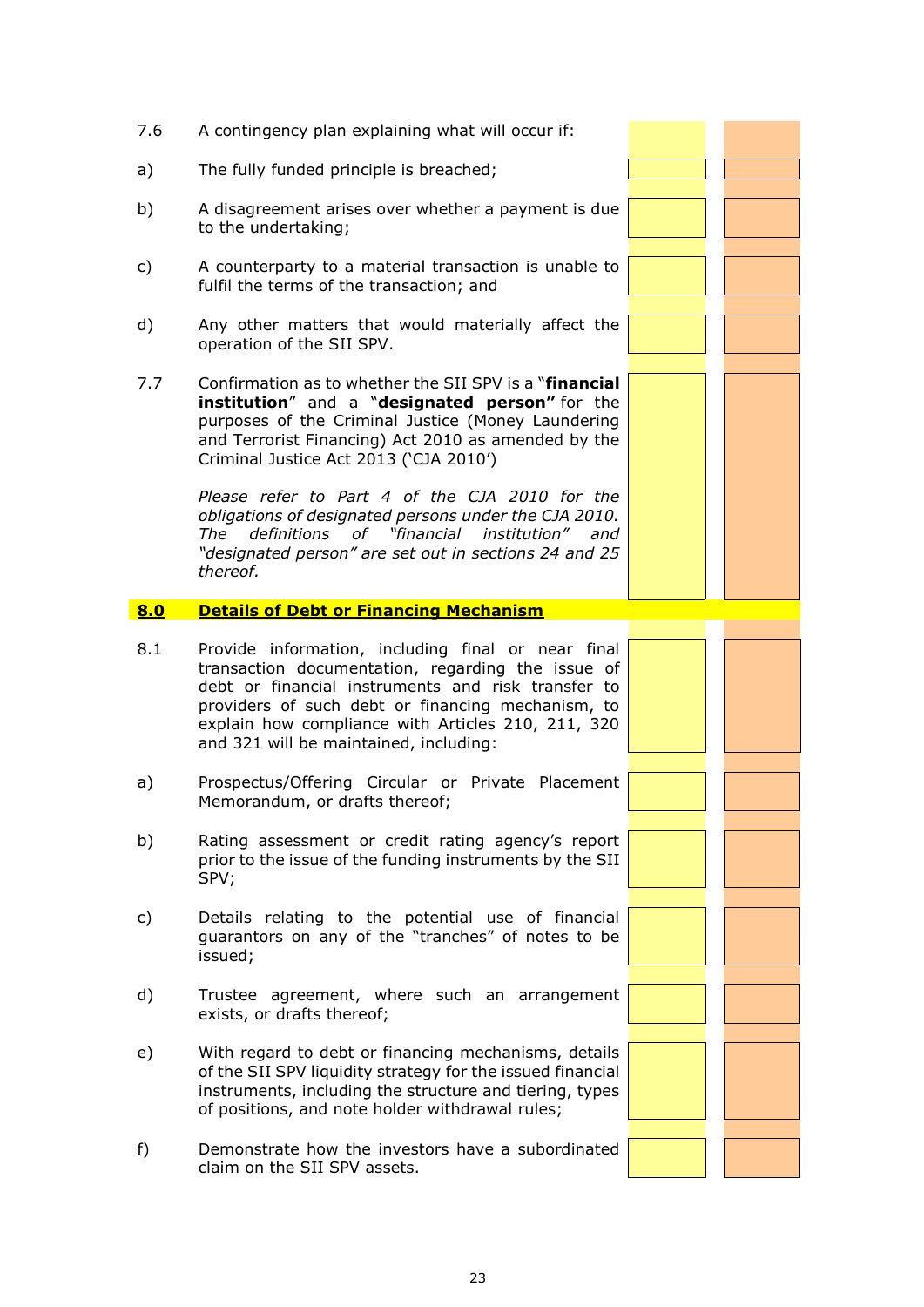

<sup>&</sup>lt;sup>22</sup> <http://www.centralbank.ie/regulation/processes/fandp/Pages/IntroductiontoFitnessandProbity.aspx>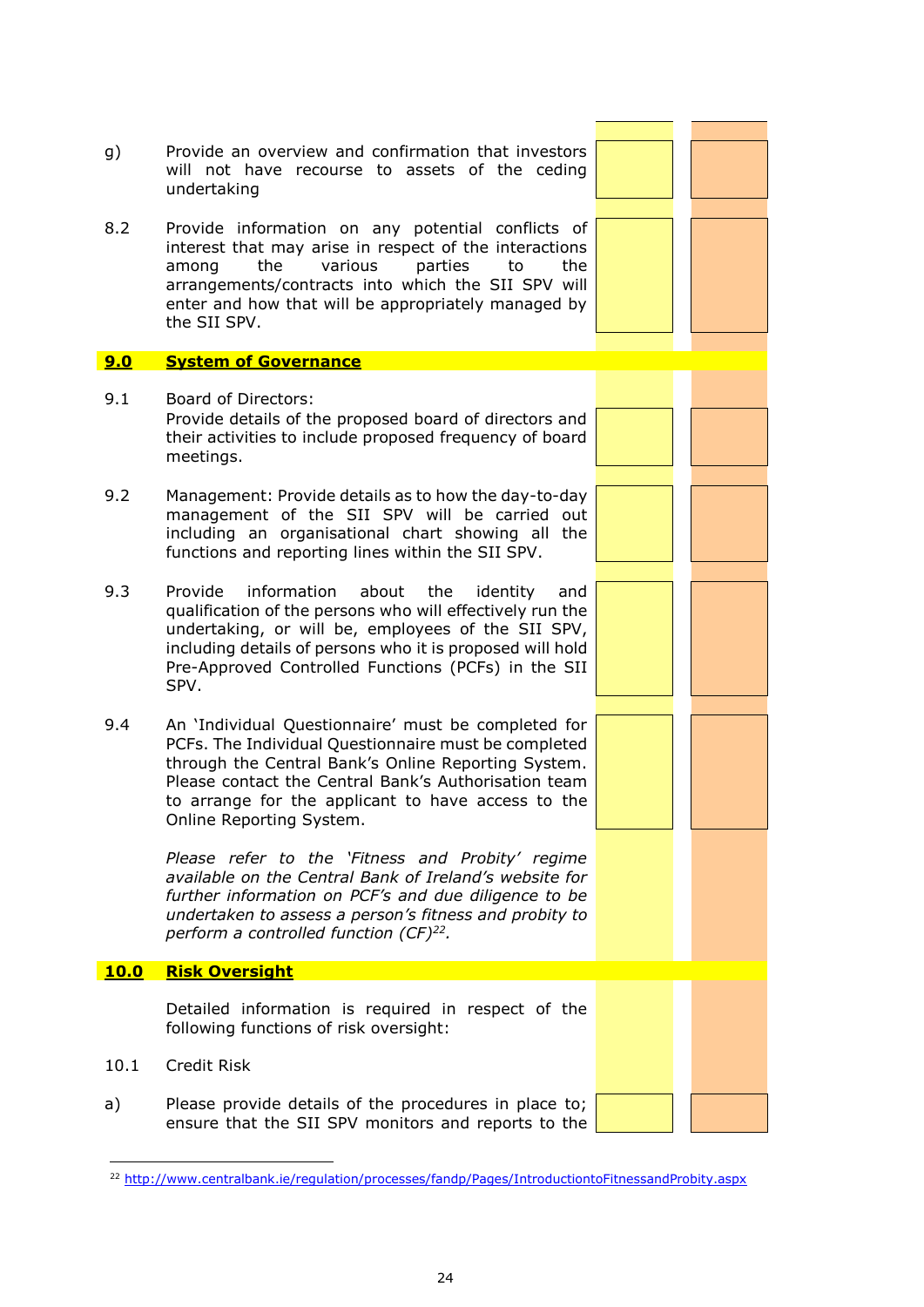|      | Board of Directors counterparty credit risk, and to<br>exercise the contractual remedies available to it as set<br>out in the various agreements;                                                                                                                       |  |
|------|-------------------------------------------------------------------------------------------------------------------------------------------------------------------------------------------------------------------------------------------------------------------------|--|
| b)   | Provide details of the criteria for accepting/selecting<br>counterparties to the SII SPV.                                                                                                                                                                               |  |
| 10.2 | Administrative and accounting procedures, written<br>policies, internal controls and risk management<br>techniques                                                                                                                                                      |  |
| a)   | Provide details of the administrative and accounting<br>procedures, written policies, internal controls and risk<br>techniques proposed<br>which<br>management<br>are<br>proportionate to the nature, scale and complexity of<br>the SII SPV; and                       |  |
| b)   | Provide details about the identity and qualification of<br>the persons who are providing or will provide<br>management services and other professional service<br>(such as accounting) to the SII SPV.                                                                  |  |
| 10.3 | Outsourcing                                                                                                                                                                                                                                                             |  |
| a)   | Please provide full details of any outsourcing by the<br>SII SPV to either related companies and third parties,<br>including:                                                                                                                                           |  |
|      | Name and description of the function or activity to be<br>outsourced and rational for outsourcing;                                                                                                                                                                      |  |
|      | Name of the service provider and details of how they<br>are in a position and suitable to perform the<br>outsourced function or activity;                                                                                                                               |  |
|      | Name of the person responsible for the function or<br>activity at the service provider;                                                                                                                                                                                 |  |
|      | The scope of activities to be outsourced (outlining<br>whether chain or sub-outsourcing is proposed); and                                                                                                                                                               |  |
|      | Measures the SII SPV has in place in respect of the<br>and<br>oversight<br>of<br>the<br>control<br>outsourced<br>activity/function (including persons responsible for the<br>activity/function in the SII SPV) and details of key<br>performance indicators to be used. |  |
| b)   | Confirm that Service Level Agreements (SLAs) will be<br>in place in relation to all outsourced activities and<br>provide copies of all SLAs including flow charts<br>indicating all outsourced activities;                                                              |  |
| c)   | Confirm that the Central Bank will have full and<br>unrestricted access to all information related to<br>outsourced functions or activities as well as to the                                                                                                           |  |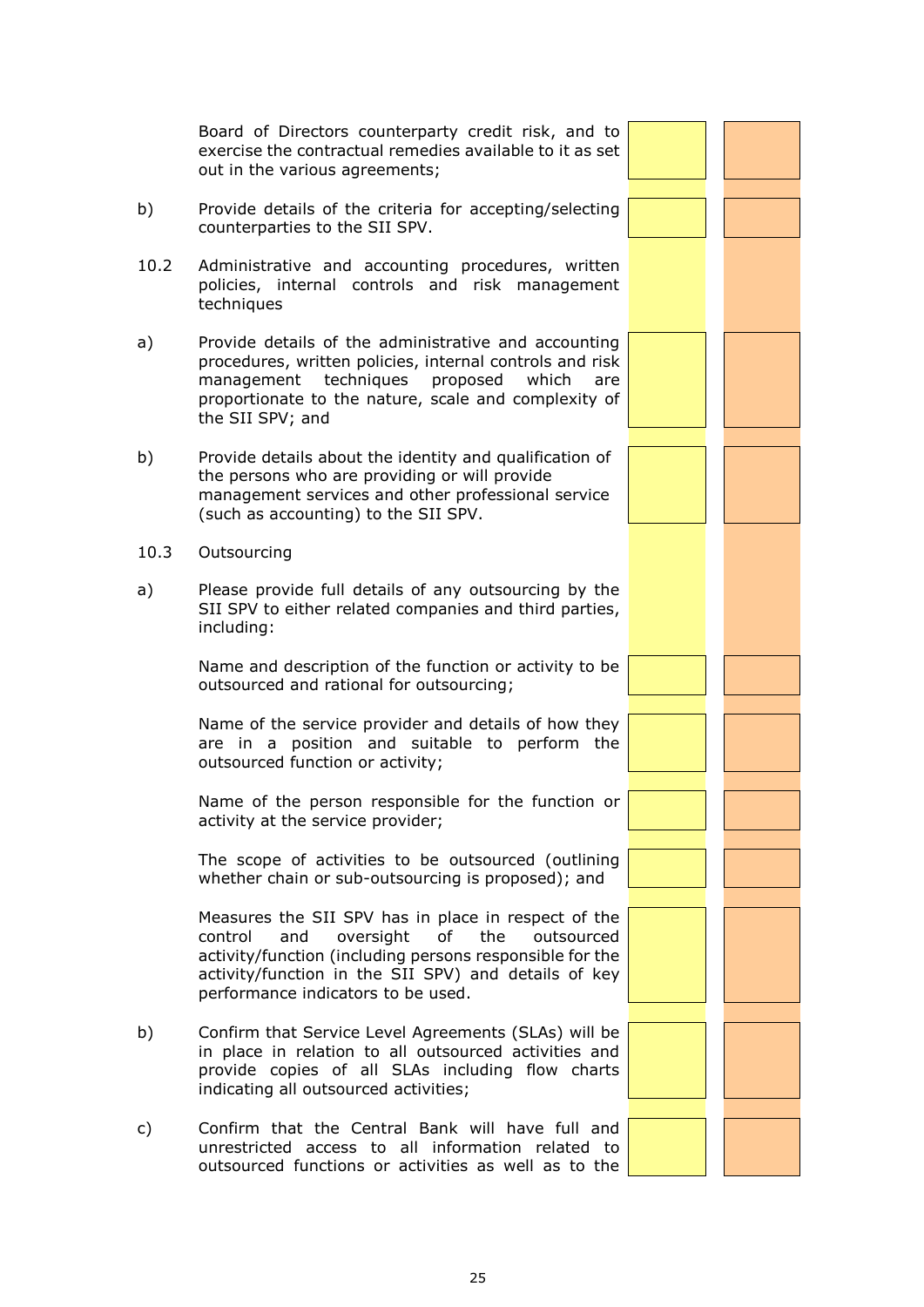service providers' business premises if an on-site inspection or audit is to be performed;

*Please note that the Central Bank will expect to see evidence of this provision in all outsourcing agreements.* 

- d) Confirm that the SII SPV (i) compliance function, (ii) internal audit function and (iii) external auditors will have full and unrestricted access to all information related to outsourced functions or activities as well as to the service provider's business premises if an onsite inspection or audit is to be performed;
- e) Please provide details of provisions for termination of the agreement including rights and obligations of the SII SPV and outsourcing service provider in those circumstances.

#### **11.0 Other**

- 11.1 Confirmation that the Central Bank shall be notified without delay of any material changes to the current business plan and application.
- 11.2 Provide any other information relevant to the application.



|  | <u>a sa sala</u> |
|--|------------------|
|  |                  |
|  |                  |
|  | mark of          |
|  |                  |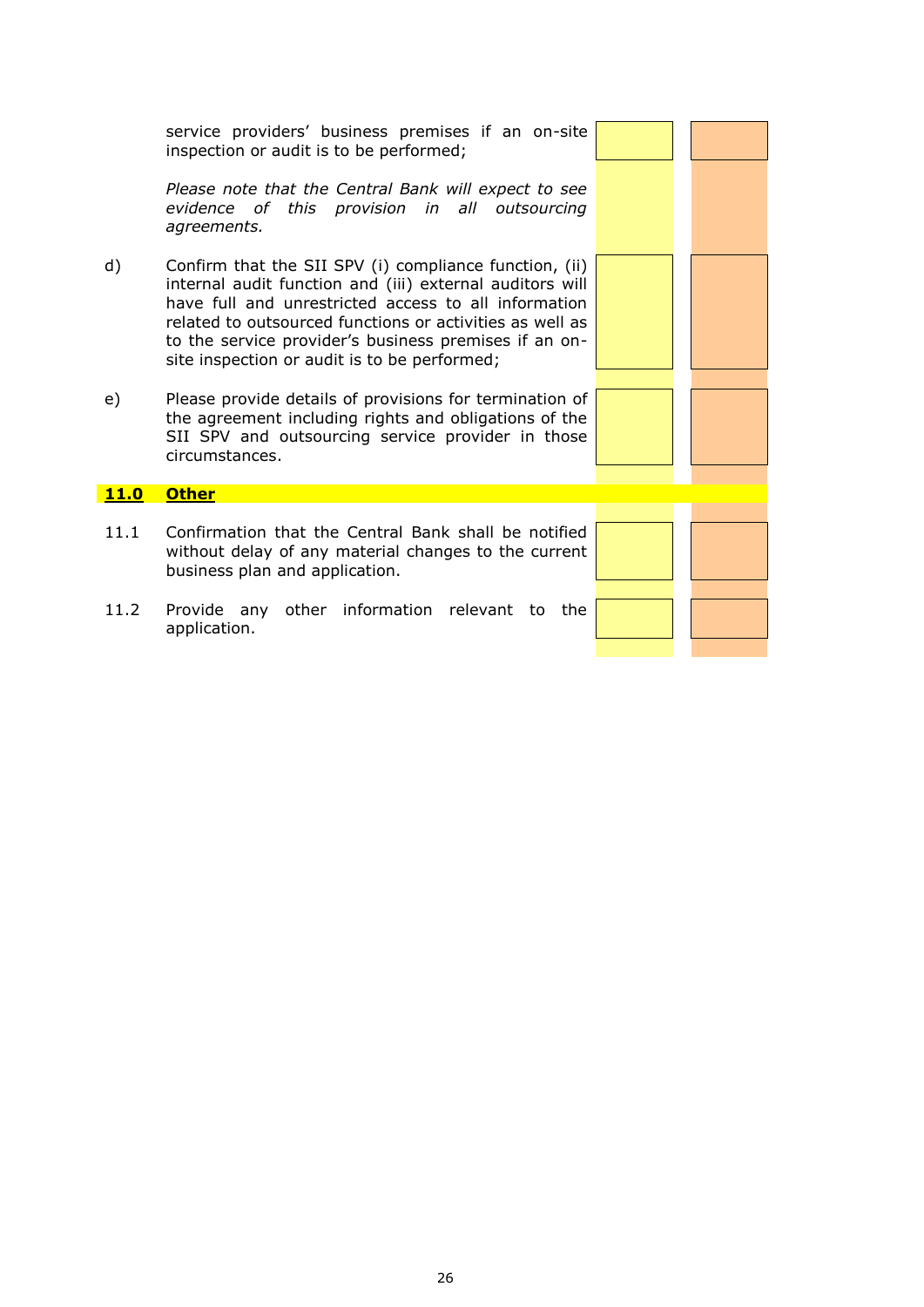# **Confirmation from Applicant and the Service Provider Responsible for Preparation of the SII SPV Application**

We [the sponsor/originator/applicant/parent/shareholders] hereby confirm that we are responsible for the preparation of this checklist and supporting documents. We have delegated the completion of the checklist including the confirmations set out in (i) and (ii) below, to [service provider].

| (i)  | The information set out in this checklist is correct and accurate |
|------|-------------------------------------------------------------------|
| (ii) | The checklist is completed in full                                |
|      |                                                                   |
|      |                                                                   |
|      |                                                                   |
|      |                                                                   |
|      |                                                                   |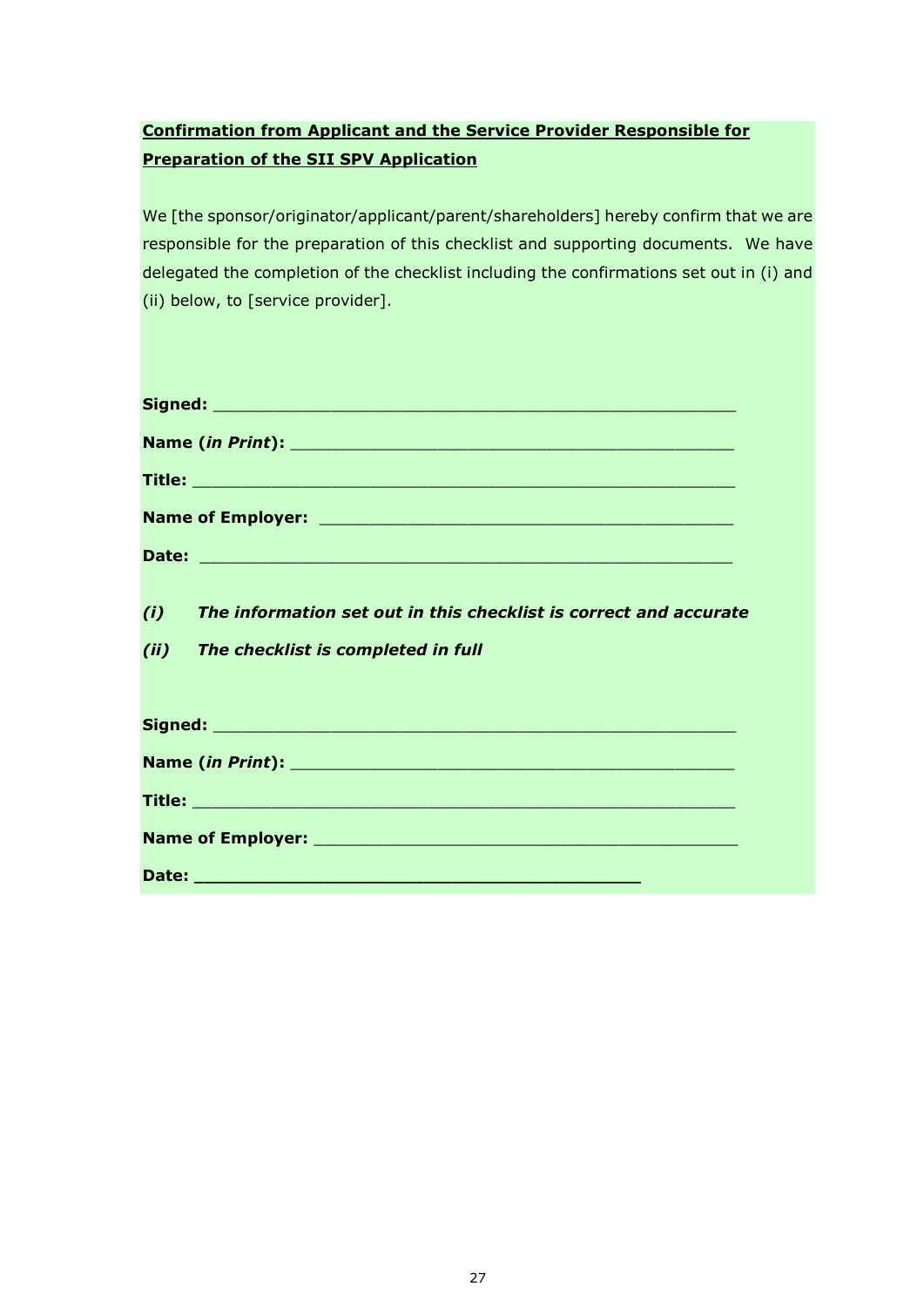#### **Annex I (b)**

#### <span id="page-27-0"></span>**Checklist for MA SPV stage 2 applications**



 $23$  Please provide this information for each arrangement forming part of a second stage assessment application. In doing so please clearly indicate which arrangements the information relates to.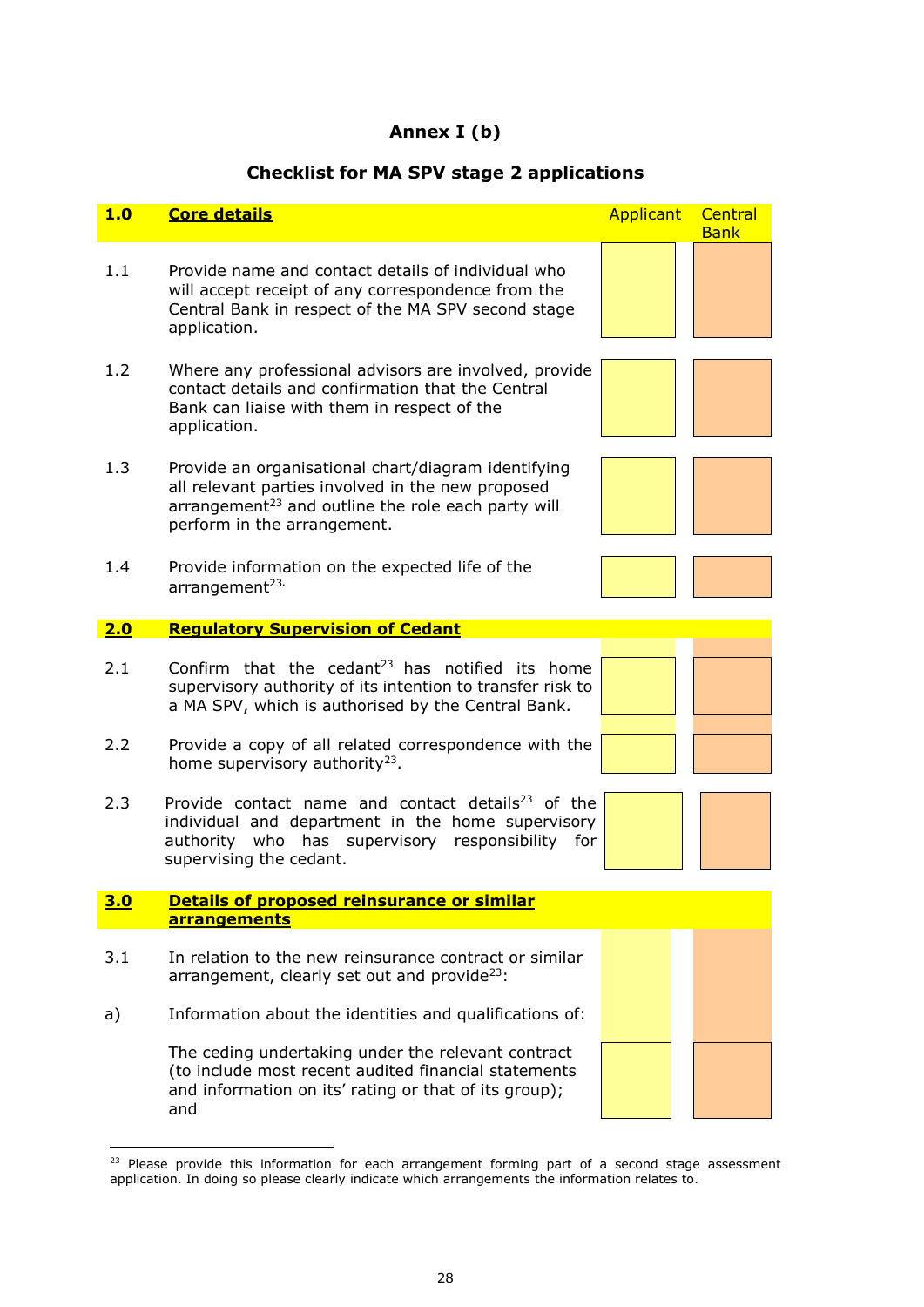| b)  | Full details, including final or near final copies, of the<br>draft contractual arrangement relating to the transfer<br>of (insurance) risk between cedant and the MA SPV,<br>including a description of how the contract will meet<br>the requirements of Articles 210, 211, 235 and 319<br>and 320 including:                                                                                                                                                        |  |
|-----|------------------------------------------------------------------------------------------------------------------------------------------------------------------------------------------------------------------------------------------------------------------------------------------------------------------------------------------------------------------------------------------------------------------------------------------------------------------------|--|
|     | Details of the nature of contract transferring risk from<br>the cedant to the MA SPV via a reinsurance contract,<br>or transferring insurance risk via a similar<br>arrangement;                                                                                                                                                                                                                                                                                       |  |
|     | Details of the types of risk and liabilities that the MA<br>SPV is proposing to assume from the cedant;                                                                                                                                                                                                                                                                                                                                                                |  |
|     | Any relevant triggering events or mechanisms under<br>the contract;                                                                                                                                                                                                                                                                                                                                                                                                    |  |
|     | A description of any terms and conditions for<br>payments under the contract between the MA SPV<br>and the cedant;                                                                                                                                                                                                                                                                                                                                                     |  |
|     | Rationale for the proposed transfer of (insurance) risk<br>and the level of risk to be assumed;                                                                                                                                                                                                                                                                                                                                                                        |  |
|     | The maximum aggregate risk exposure of the<br>contract.                                                                                                                                                                                                                                                                                                                                                                                                                |  |
| c)  | Details of the ceding undertakings' original insurance<br>policies clearly detailing which risks were initially<br>assumed by the cedant and which will be transferred<br>to the MA SPV, along with an assessment and a<br>description of how the transfer of ceded risks will<br>comply with the requirements of Article 320.                                                                                                                                         |  |
| d)  | Information on maximum aggregate risk exposure of<br>the entire MA SPV including the new arrangement<br>proposed;                                                                                                                                                                                                                                                                                                                                                      |  |
| e)  | Transactional documentation, or final drafts thereof,<br>governing parts of the contractual arrangements<br>relating to the transfer of risk from an insurance or<br>reinsurance undertaking to the MA SPV, which may<br>be understood as a connected transaction as provided<br>in Article 210(4) and Article 320(2). Where<br>applicable, this may include contracts with other<br>participants to the transaction, as well as outsourcing<br>and service contracts; |  |
| f)  | Actuarial assessment of (insurance) risk assumed<br>/calculation agent's report; and                                                                                                                                                                                                                                                                                                                                                                                   |  |
| 4.0 | <b>Details of Debt or Financing Mechanism</b>                                                                                                                                                                                                                                                                                                                                                                                                                          |  |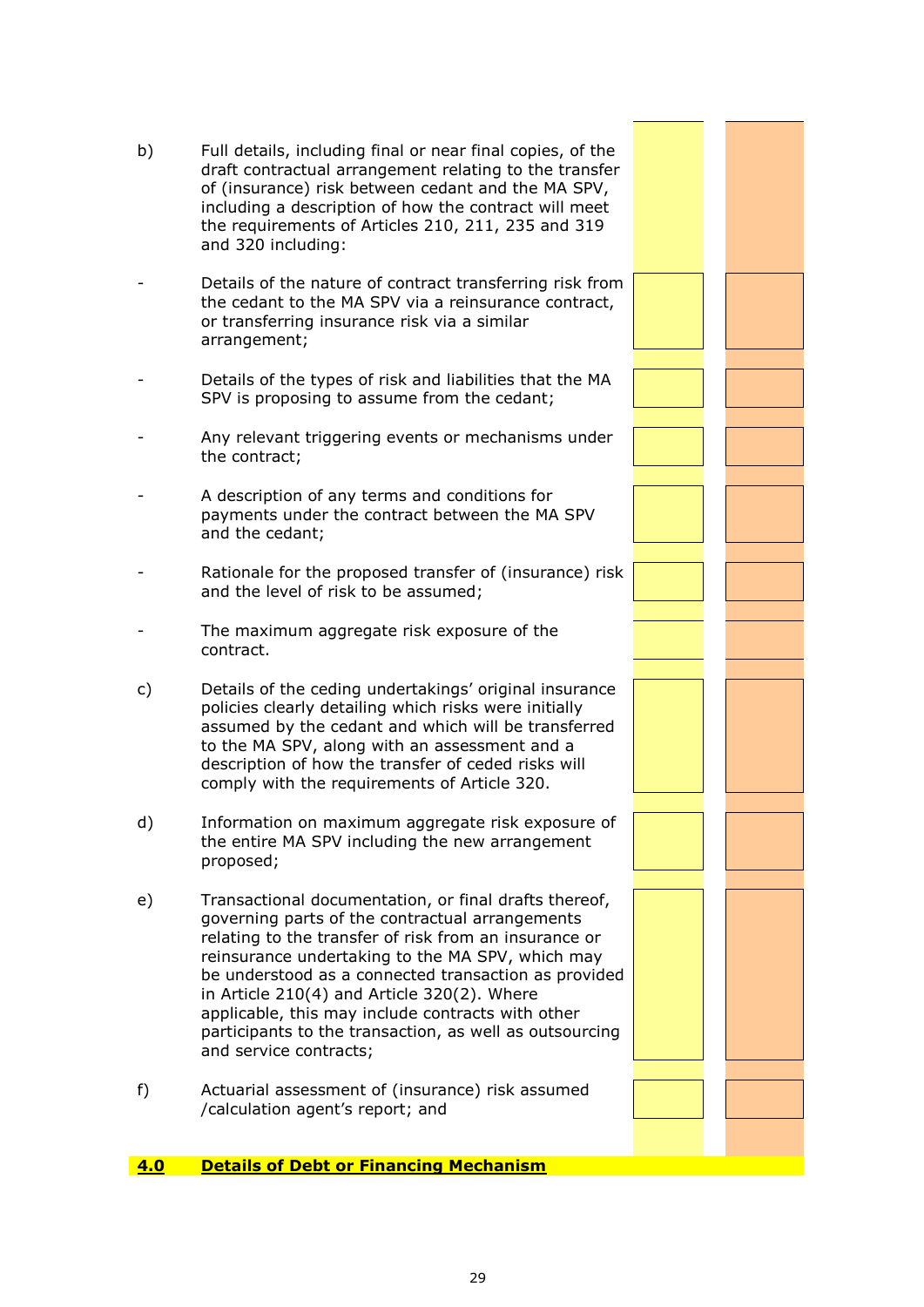- 30
- 4.1 Provide information on, including final or near final transaction documentation, regarding the issue of debt or financial instruments and risk transfer to providers of such debt or financing mechanism<sup>[23](#page-27-0)</sup>, to explain how compliance with Articles 210, 211, 320 and 321 will be maintained, including: a) Prospectus/Offering Circular or Private Placement Memorandum, or drafts thereof; b) Rating assessment or credit rating agency's report prior to the issue of the funding instruments by the c) Proposed investors including details and proof of their professional status/expertise/qualification to assume d) Details relating to the potential use of financial guarantors on any of the "tranches" of notes to be e) With regard to this debt or financing mechanism, details of the MA SPV's liquidity strategy for the issued financial instruments, including the structure and tiering, types of positions, and note holder f) Demonstrate how the investors have a subordinated claim on MA SPV assets; g) Provide an overview and confirmation that investors will not have recourse to assets of the ceding
- **5.0 Other information on: Ownership, legal structure, governance (including risk governance), regulatory compliance, investment management or other issues affected by the new arrangement**

MA SPV:

issued;

the risk proposed

withdrawal rules;

undertaking;

- 5.1 Please provide information, and supporting evidence where relevant, on;
- a) How the new arrangement<sup>[23](#page-27-0)</sup> will ensure that the MA SPV continues to comply with the requirements of Article 318 (b) and 319;
- b) Any changes to the system of governance, including outsourcing arrangements, internal controls or risk management system, arising from the new arrangement $^{23}$  $^{23}$  $^{23}$  or confirmation that the MA SPV's system of governance is still in line with the original approval received, the requirements of Articles 318

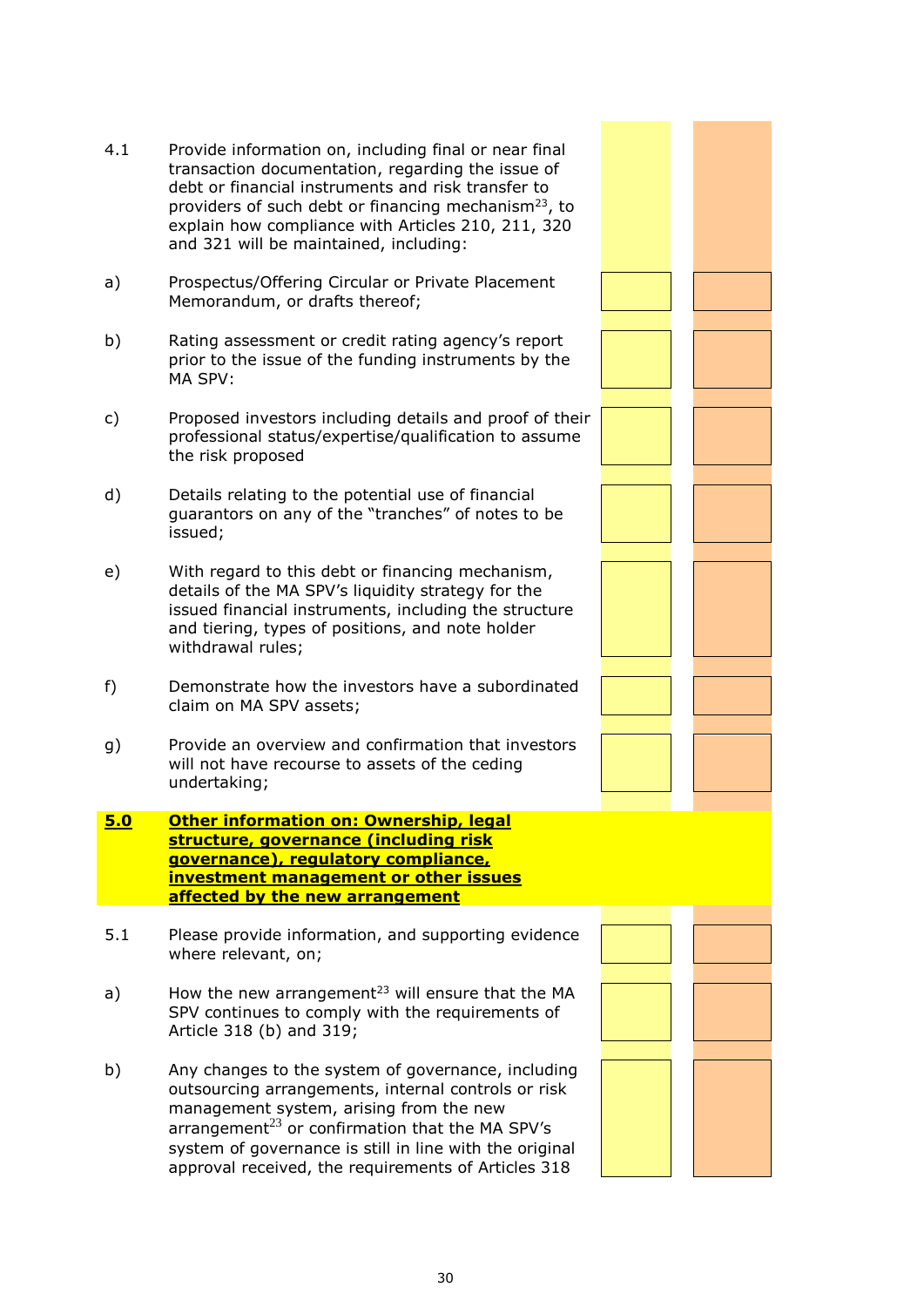and 322 to 324 and the expectations of the Central Bank as set out in the Guidance on the Approval and Supervision of SII SPVs;

- c) Any changes to persons who effectively run or hold a qualifying interest in the MA SPV. Relevant Individual Questionnaires should be submitted if necessary;
- d) Any potential conflicts of interest that may arise in respect of the interactions among the various parties into which the MA SPV will enter under the new arrangement $23$  and how that will be appropriately managed;
- e) Any changes to the quantifiable risks of the MA SPV including to liquidity risk and strategy
- f) In the context of the proposed new arrangement; details, including an assessment, of material residual risks, including basis risk;
- g) Details of any off-balance sheet commitments to support the MA SPV, including guarantees or any other form of credit risk mitigation sold to or otherwise provided to the MA SPV in respect of the new arrangement $^{23}$  $^{23}$  $^{23}$ ;
- h) Any proposed changes to the investment strategy of the MA SPV;
- i) Any proposed changes to the investment authority and guidelines for assets held in Trust (including information on any changes to persons appointed to act as trustee of the assets of the MA SPV);
- j) Any risk implications of the changes to the MA SPV's investment strategy;
- k) Contracts, or drafts thereof, and details of any new hedging instrument, such as interest rate swaps or currency contracts;
- l) Updated financial projections over the expected life of the MA SPV (including operating and overhead expenses) including an explanation of any deviations or changes from the projections provided in the past, this should be provided by arrangement and in total for the MA SPV;
- m) Any other changes to the MA SPV or the information provided to the Central Bank at stage 1 assessment phase arising as a result of the new arrangement<sup>[23](#page-27-0)</sup>.

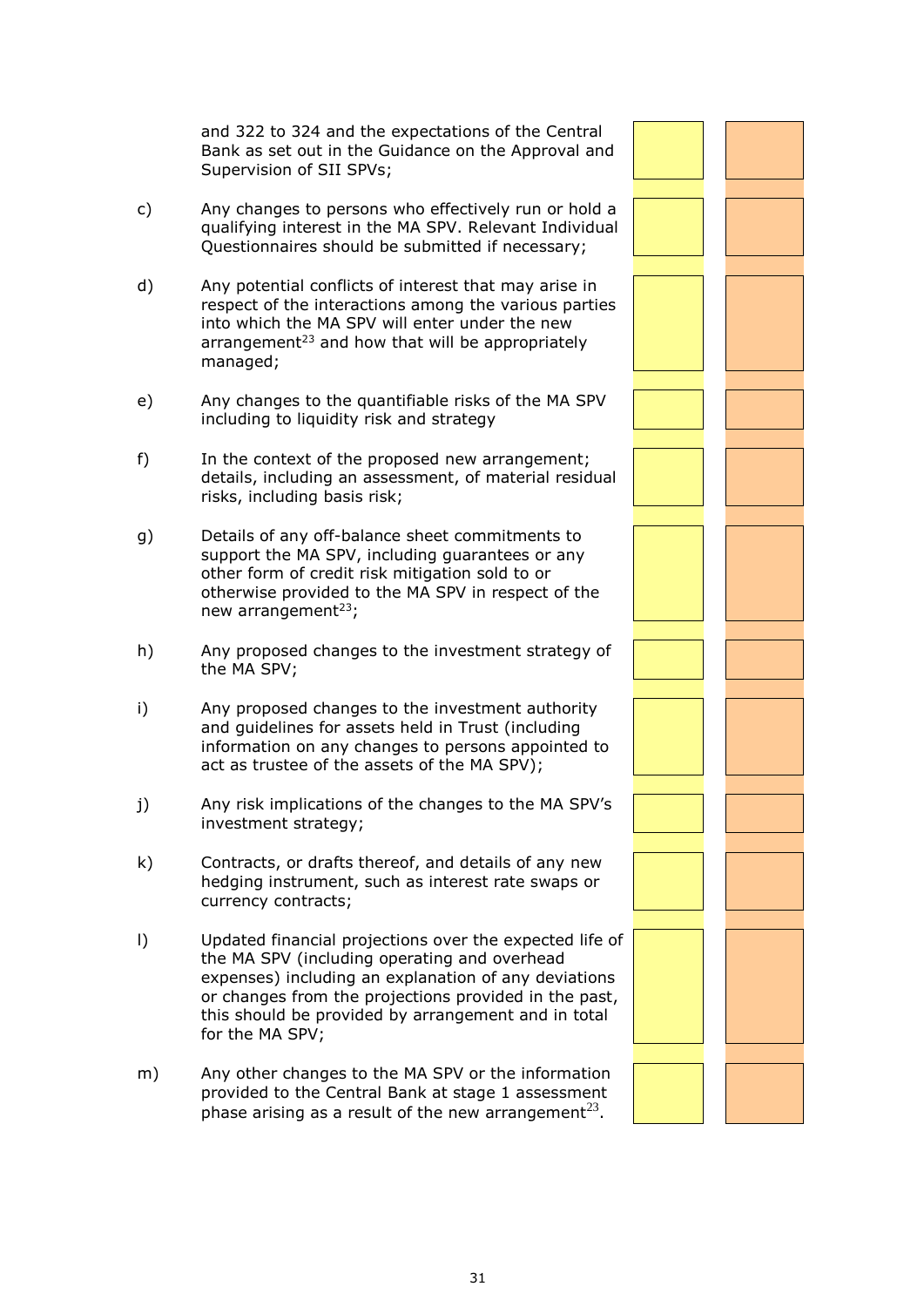# **Confirmation from Applicant and the Service Provider Responsible for Preparation of the MA SPV second stage assessment application**

We [the sponsor/originator/applicant/parent/shareholders] hereby confirm that we are responsible for the preparation of this checklist and supporting documents. We have delegated the completion of the checklist including the confirmations set out in (i) and (ii) below, to [service provider].

| (iii) The information set out in this checklist is correct and accurate |
|-------------------------------------------------------------------------|
| (iv) The checklist is completed in full                                 |
|                                                                         |
|                                                                         |
|                                                                         |
|                                                                         |
|                                                                         |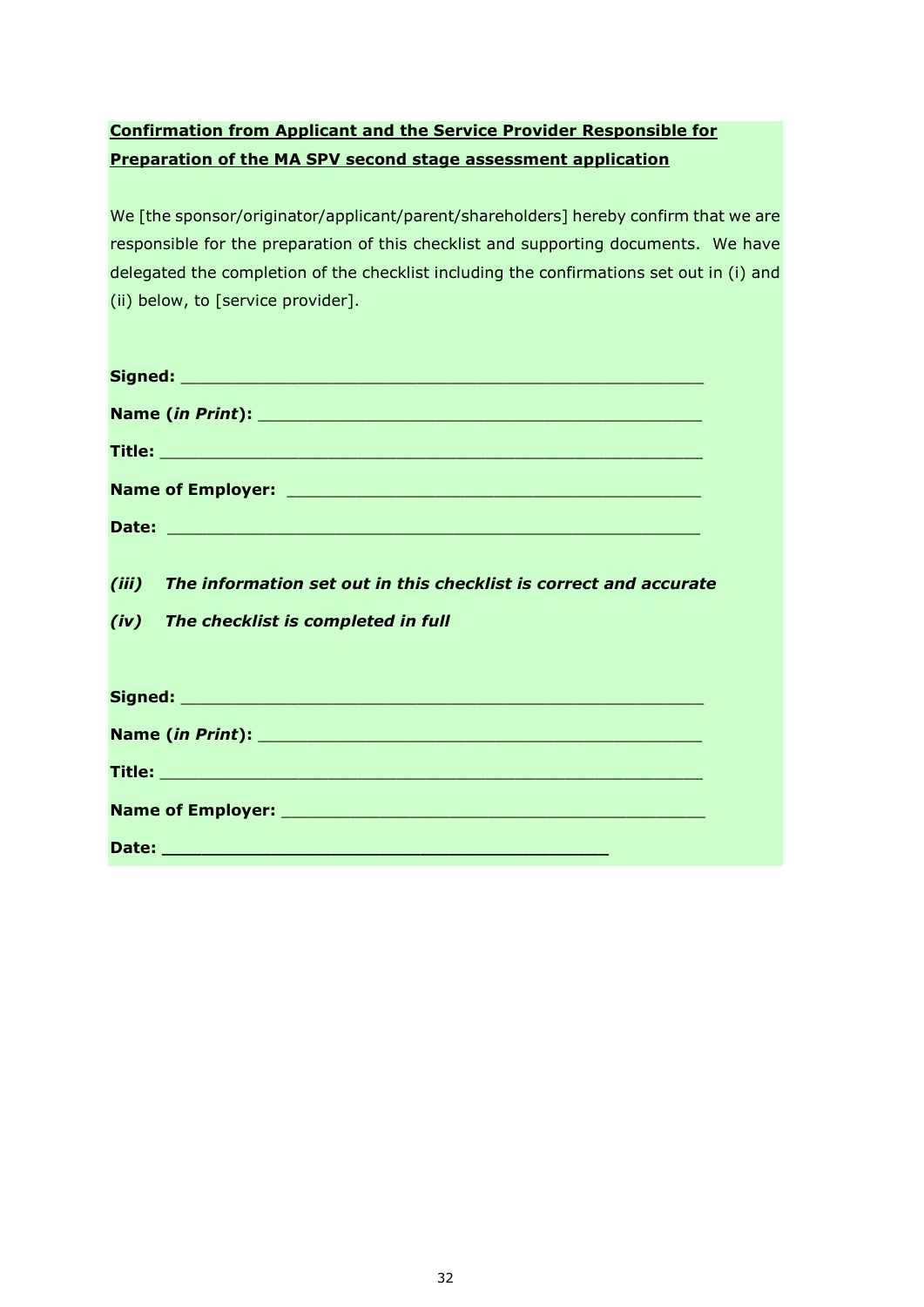# <span id="page-32-0"></span>**Annex II – Annual Directors Certificate for SII SPVs**

#### **Part A**

#### **Compliance Statement**

#### **Compliance statement required under section 25 of the Central Bank Act 1997**

We, the Directors of [Name of SII SPV], confirm that during the financial year ended on [date], the SII SPV:

- has materially complied with all of its obligations and requirements imposed by or under the following:
- (i) the European Union (Insurance and Reinsurance) Regulations 2015 (S.I. 485 of 2015);
- (ii) Commission Delegated Regulation (EU) 2015/35 of 10 October 2014 supplementing Directive 2009/138/EC of the European Parliament and of the Council on the taking-up and pursuit of the business of Insurance and Reinsurance (Solvency II) [OJ No. L12, 17.1.2015, p. 1];
- (iii) Commission Implementing Regulation (EU) 2015/462 of 19 March 2015 laying down implementing technical standards with regard to the procedures for supervisory approval to establish special purpose vehicles, for the co-operation and exchange of information between supervisory authorities regarding special purpose vehicles as well as to set out formats and templates for information to be reported by special purpose vehicles in accordance with Directive 2009/138/EC of the European comply with all of its obligations and requirements imposed by or under the above provisions in the instance(s) identified in the report of material non-compliance annexed to this statement.

Or,

 has failed to materially comply with all of its obligations and requirements imposed by or under the above provisions in the instance(s) identified in the report of material non-compliance annexed to this statement.

[Delete as appropriate]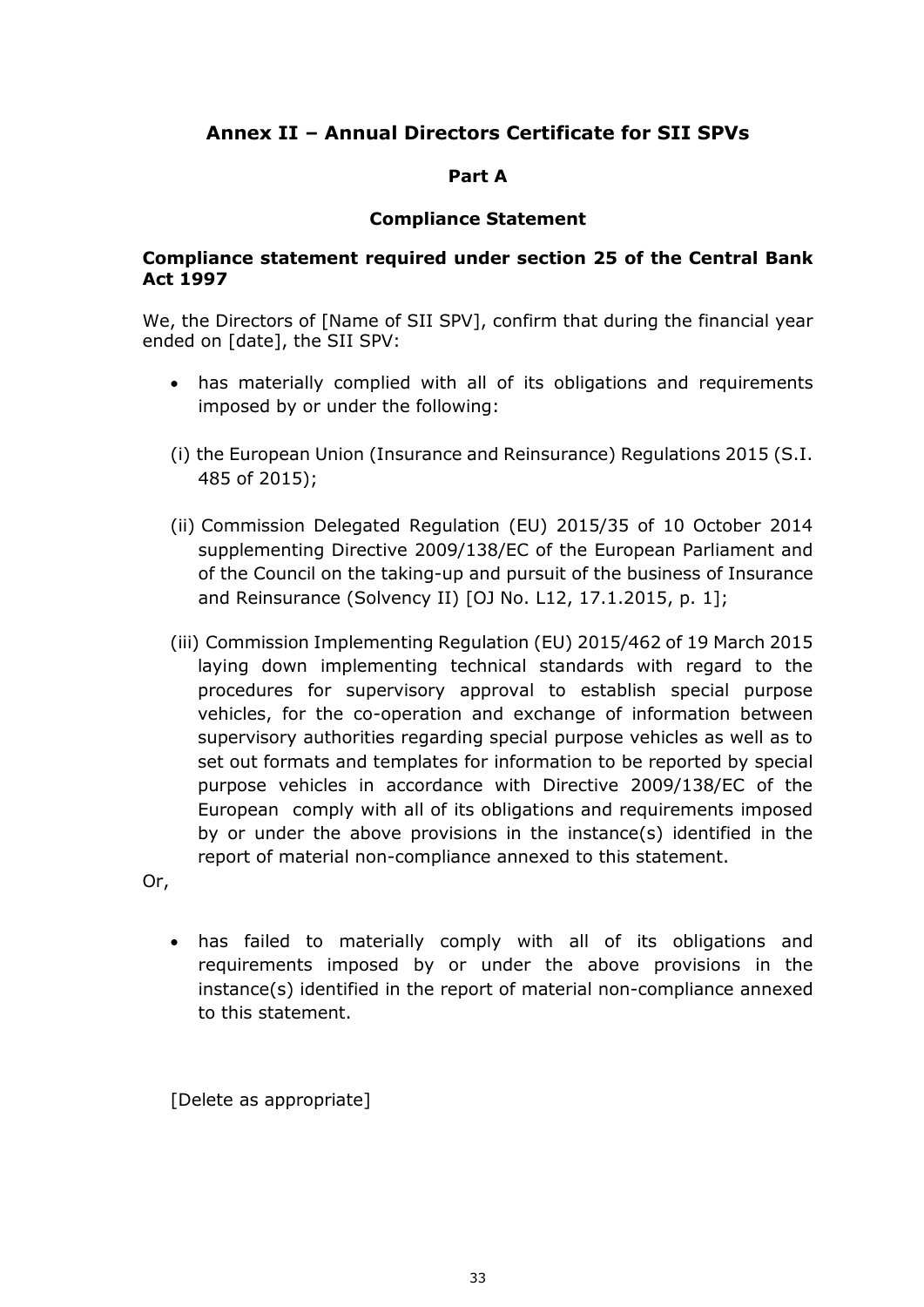#### **Part B**

#### **Directors' accuracy certification**

Subject to permitted estimations and approximations, we the Directors of [Name of SII SPV] certify to the Central Bank of Ireland the accuracy of the information contained in the annual regular supervisory report [date report made up to] as submitted to the Central Bank of Ireland on [submission date].

Signatures: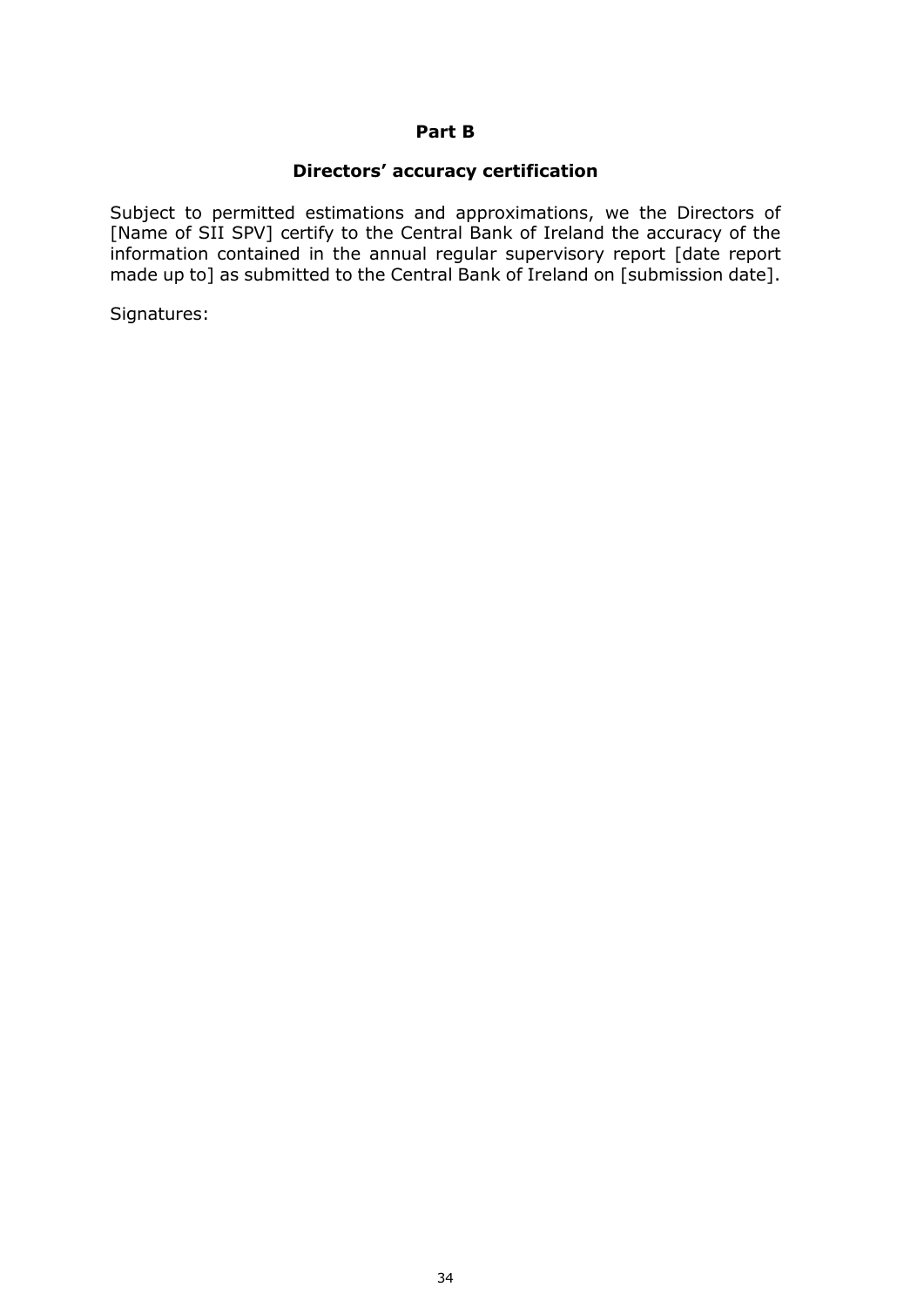# **Annex III – Qualifying Holdings**

<span id="page-34-0"></span>Please complete the relevant section below in relation to all holders of qualifying holdings. A holder of a qualifying holding, pursuant to Regulation 3 of the European Union (Insurance and Reinsurance) Regulations 2015<sup>24</sup> means a direct or indirect holding in the SII SPV which represents 10 per cent or more of the capital or of the voting rights or which makes it possible to exercise a significant influence over the management of the undertaking.

(Please provide completed copies of the relevant section(s) of this document if more than one shareholder.)

(Where a holder of a qualifying holding does not meet one of the legal forms provided below, e.g. individual shareholders, please discuss the ownership structure with the Central Bank in advance of submitting the application).

#### **Shareholder** – **Company**

Disclose name, address and registered number of Shareholder.

Where a shareholder is an incorporated entity, confirm that the company (i.e. shareholder) has submitted the following:

- a) Description of activities;
- b) Whether or not the company is regulated and if regulated, by which authority;
- c) Most recent audited Financial Statements if applicable. If not available most recent management accounts should be submitted;
- d) Details of proposed interaction with the SII SPV;
- e) Written confirmation that the company is the *beneficial* owner of the shares*;*
- f) Details of any litigation (or known circumstances which might give rise to litigation) against the company currently outstanding or that has occurred in the last five years, except cases arising in the course of normal business activities.
- g) Details of any material written complaints made against the company by its clients or its former clients in the last five years which are awaiting determination by, or have been upheld by an ombudsman.
- h) Details of any significant events or information (for example, in relation to insolvency, reconstruction, civil or criminal investigations or proceedings, or financial services regulations) which would be relevant to our consideration of the company and the SII SPV application for approval.

#### **Shareholder** – **Nominee Company**

Disclose name, address and registered number of Shareholder.

1

<sup>24</sup> S.I. No. 485 of 2015.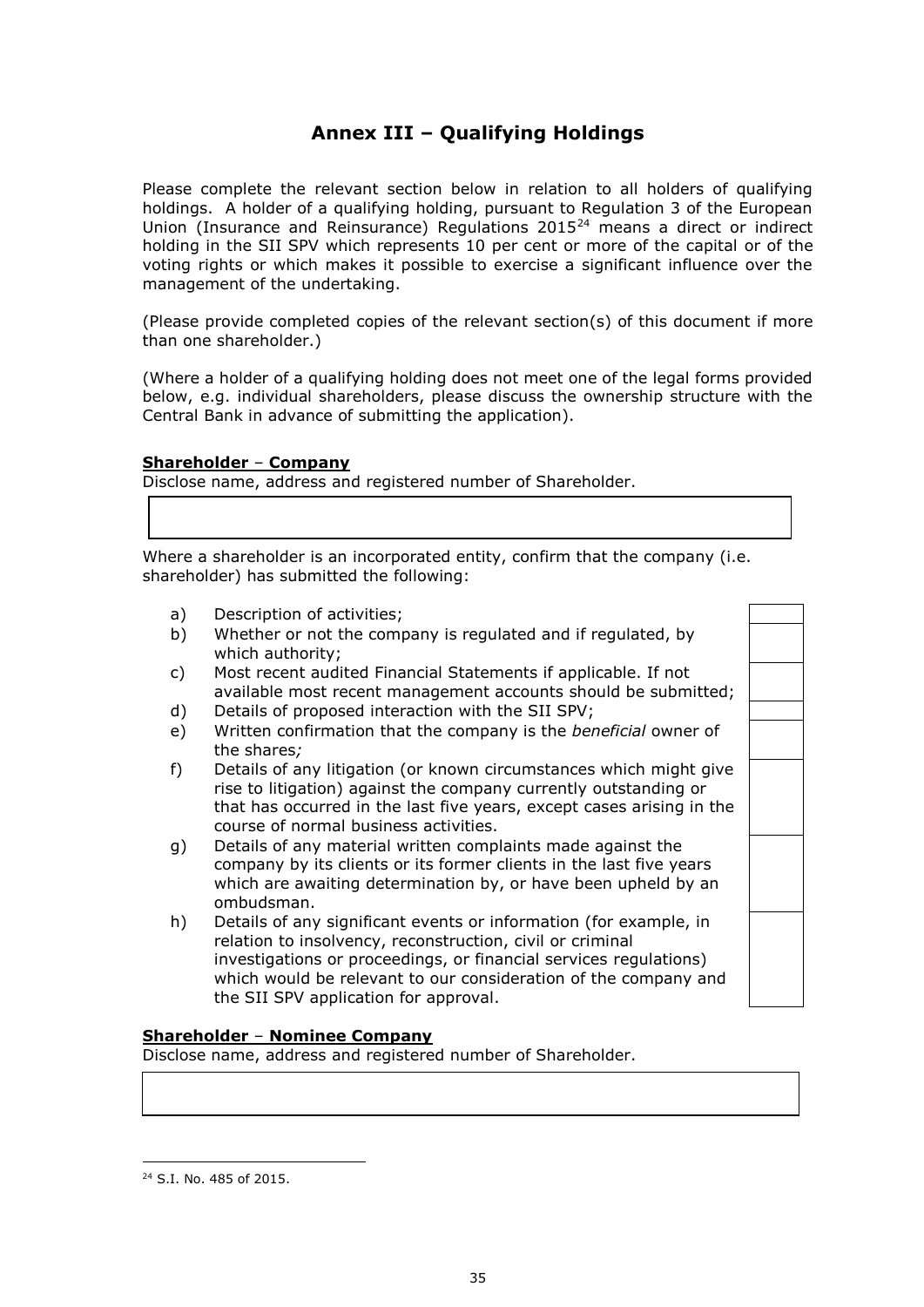Where a company holds/proposes to hold 10% or more of the shares in a SII SPV on behalf of third parties, confirm that the company has submitted the following details relating to the proposed nominee holders of the shares:

- a) Documentation evidencing the fact that the nominee is the registered holder of the shares, i.e. certified copy of the share register;
- b) Documentation evidencing the ownership of the nominee company, i.e. certified copy of the share register;
- c) Audited Financial Statements of the nominee company;
- d) Identity of the beneficial owners of the shares;
- e) Details regarding what object is intended to be served by using such a nominee company, rather than holding the shares directly; and
- f) Appropriate declarations in respect of the nominee holding the shares in trust for the beneficial owners, including formal confirmation from the nominee itself that the relevant declarations of trust remain valid and in force.

#### **Shareholder – Trusts**

Disclose name of Shareholder.

Where a shareholder is a trust, confirm that the trustees have submitted the following:

| a) | Documentation evidencing the fact that the trust is the registered<br>holder of the shares, i.e. certified copy of the share register;                                                                                                     |  |
|----|--------------------------------------------------------------------------------------------------------------------------------------------------------------------------------------------------------------------------------------------|--|
| b) | Copies of the trust deed and any other documentation constituting<br>the trust or relating to the trust in some other way including any<br>supplemental or ancillary deeds, documents or agreements or side<br>letters;                    |  |
| c) | Completed Individual Questionnaires through our Online Reporting<br>System for the settlers of the Trusts;                                                                                                                                 |  |
| d) | Completed Individual Questionnaires through our Online Reporting<br>System for the trustees of the Trusts;                                                                                                                                 |  |
| e) | Completed Individual Questionnaires through our Online Reporting<br>System for the beneficiaries of the trusts (including details of age<br>for minors) and those of all persons who are within the class of<br>prospective beneficiaries; |  |
| f) | Most recent audited Financial Statements (if available) or other<br>relevant financial information in relation to the trusts to include all<br>assets and liabilities of the trust;                                                        |  |
| g) | Purpose of the Trust;                                                                                                                                                                                                                      |  |
| h) | A signed undertaking is required to ensure that the requirements of<br>the legislation in relation to the shareholders is met on a<br>continuous basis. The undertaking must contain provisions to<br>provide the Central Bank with:       |  |
|    | advance notice of any acquiring transactions or disposals<br>i.                                                                                                                                                                            |  |
|    | advance notice of any proposed change in the beneficiaries<br>ii.<br>to the trust, the trust deeds, or the trust's governing law;                                                                                                          |  |
|    | and must be signed by all Shareholders including the<br>iii.<br>trustee(s) and the applicant firm; and                                                                                                                                     |  |

iv. any material changes in the Trust.

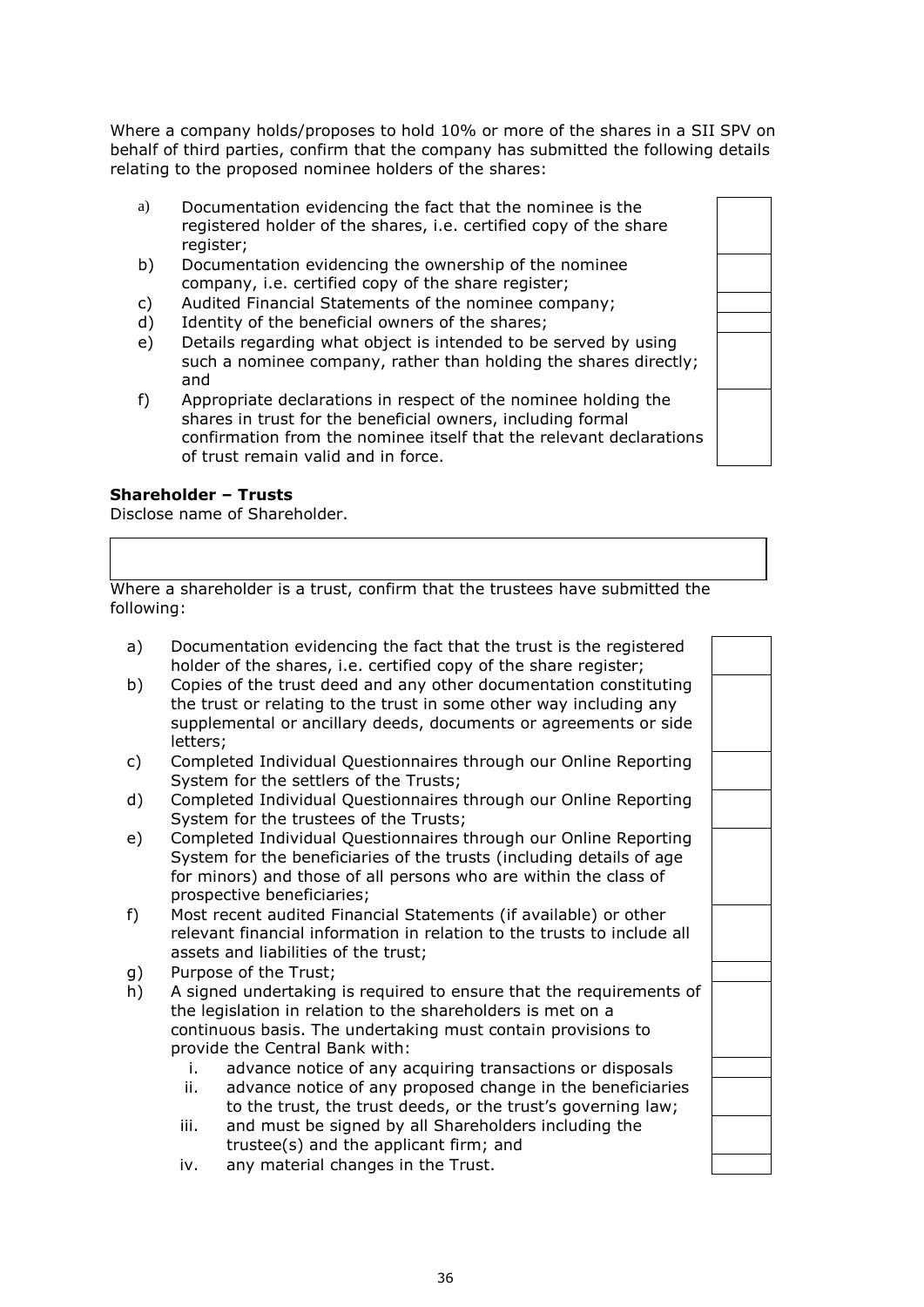- i) Legal opinion confirming the validity and efficacy of the undertaking as drafted to suit the circumstances of any particular shareholder trust;
- j) Provide details of the source of the funds under the trustee's control;
- k) Provide the name(s) of the person (s) authorised to sign on behalf of the Trust; and
- l) Provide details of any limitations on the trustee's power of investments.

#### **Shareholder – Partnerships**

Disclose name, address and registered number of Shareholder.

Where a shareholder is a limited liability partnership ('LLP'), confirm that the partners have submitted the following:

- a) Description of the LLP itself (including names of general and limited partners and details of respective roles);
- b) Descriptions of activities of the LLP;
- c) Whether or not the LLP is regulated and by which authority;
- d) Most recent audited Financial Statements if applicable. If not available most recent management accounts;
- e) Details of proposed interaction with the SII SPV;
- f) Written confirmation that the LLP is the beneficial owner of the shares;
- g) A copy of the partnership deed and any relevant agreement between the general and limited partners;
- h) Completed Individual Questionnaire through our Online Reporting System for each partner in the Partnership;
- i) If the partnership is not a LLP, please contact the Central Bank.